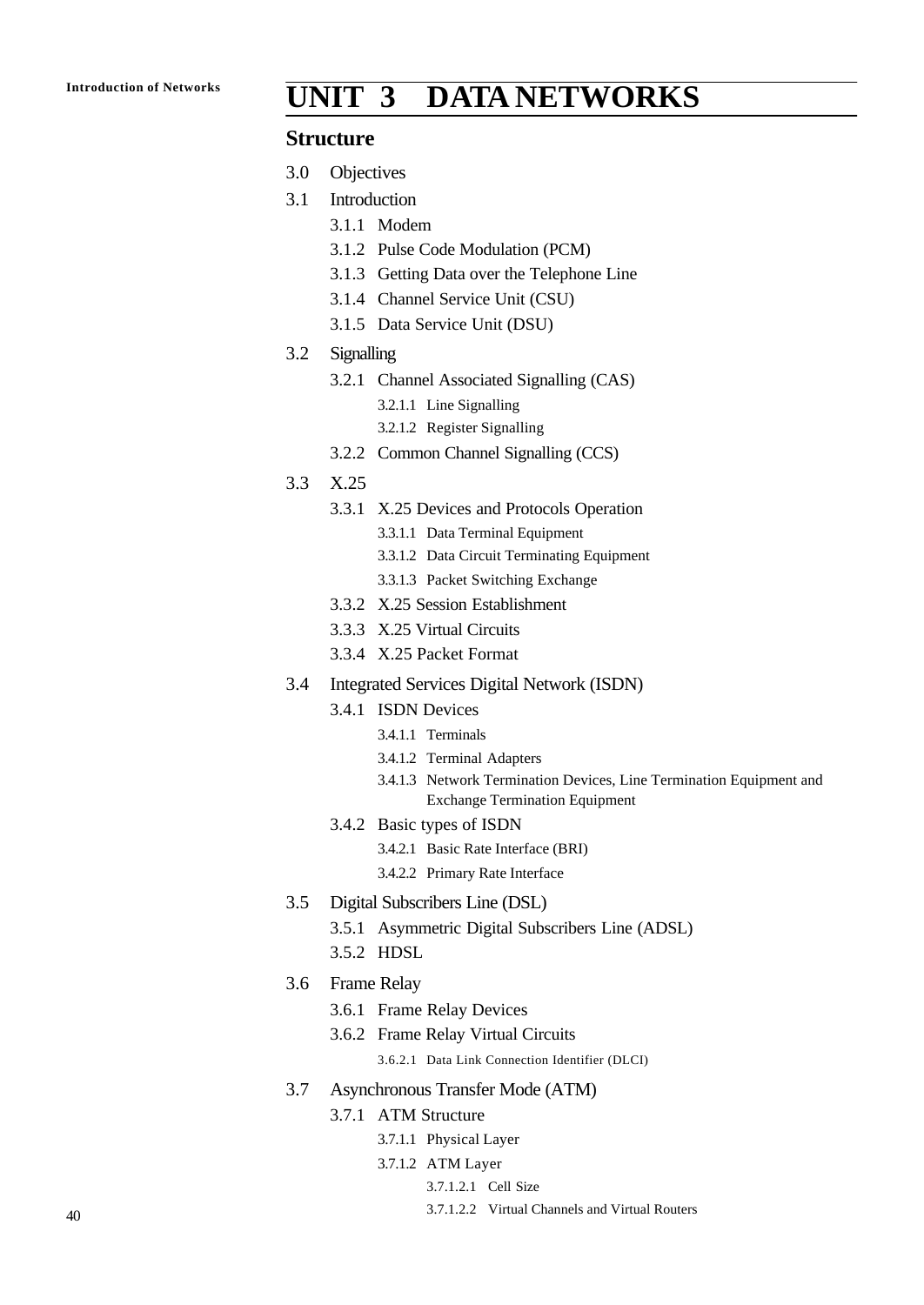#### 3.7.1.3 ATM Adaptation Layer (AAL) **Data Networks**

3.7.1.3.1 Convergence Sub Layer

#### 3.7.1.3.2 Segmentation and Reassembly (SAR)

- 3.7.2 ATM Class of Service
- 3.8 Summary
- 3.9 Answers to Self Check Exercises
- 3.10 Keywords
- 3.11 References and Further Reading

## **3.0 OBJECTIVES**

After reading this unit you will be able to:

Know various Data Networking technologies such as X.25, ISDN, DSL, FRAME RELAY, and ATM in detail.

## **3.1 INTRODUCTION**

The information or signal that is to be conveyed and reproduced by the communication system can either be continuous (analogue) or discrete (digital). In a digital transmission, only a limited number of discrete or discontinuous signals are transmitted during each discrete interval of time. For more than a century, the primary international communication infrastructure has been the Public Switched Telephone Network (PSTN). Its main component is local loops, trunks and switches. Local loops are analogue, twisted pair circuits, which require modems for transmitting digital data.

Trunks are digital, and can be multiplexed in several ways, including FDM (frequencydivision multiplexing), TDM (time division multiplexing).

The switches include crossbars, space division switches, and time division switches.

This telephone system was designed for analogue voice transmission and is proving inadequate for modern communication needs such as data transmission, facsimile and video. Analogue phone lines, which were designed for voice communications, present significant limitations when transmitting data. Line noise, nearly imperceptible to the human ear during phone conversations, frequently wreaks havoc on data transmission, causing distortion, data errors and lost connections. The switching equipment at the phone company's serving office also creates line noise and data corruption.

To transmit data from a PC over an analogue phone line, a modem first converts the PC's digital signal to analogue. The resulting analog signal is then transmitted to the telephone company's central office over a local access line. There, switching equipment converts the analogue signal into 64 kbps data stream using a technique called Pulse Code Modulation (PCM). Next, the digital stream containing the digitised analogue waveform is transmitted onto a long-distance carrier's digital backbone network.

The process is reversed at the other end of the transmission. Switching equipment restores the digitised PCM stream to its original analogue wave form and then transmits it over a local access line to its destination. Finally, another modem restores the analogue wave form back to a digital signal so the PC can process it.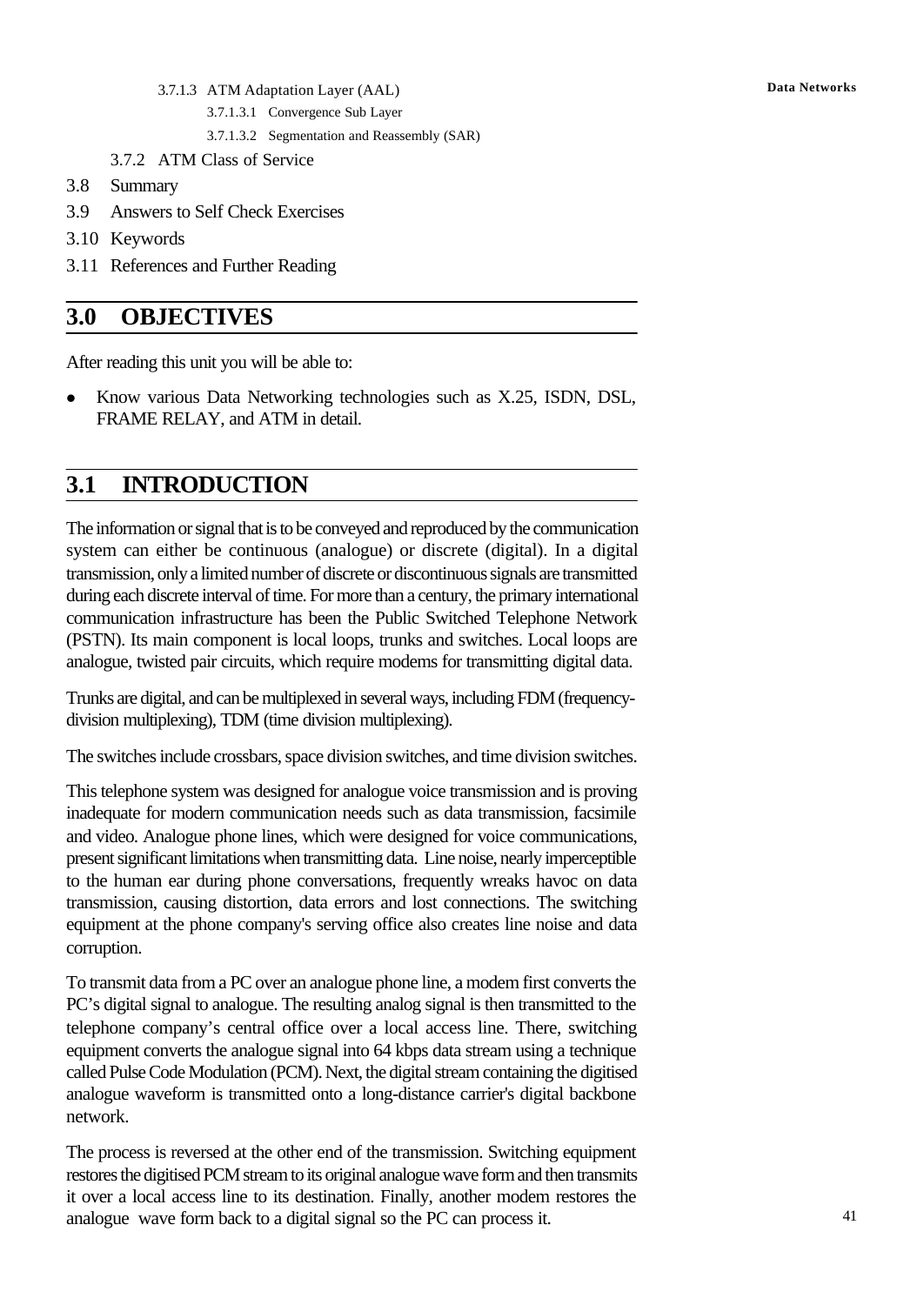**Introduction of Networks** Emerging and evolving communication and computing technologies, coupled with increasing demands for efficient and timely collection, processing and dissemination of information have led to development of integrated systems, i.e., Data Networks. Data Networks provide end-to-end digital connectivity from the local loop all the way across the phone company's backbone network. They also eliminate line noise and the time-consuming conversion from analogue to digital and back. For example X.25, Frame Relay, Narrow Band ISDN (N-ISDN) with no analogue to digital conversion between terminals provide greater reliability, improved performance and increased throughput.

> A multiplicity of different data networks have been connected via gateways and bridges so as to allow users of one network to send data to the users of other networks.

## **3.1.1 Modem**

The modem was a big breakthrough in computer communications. It allowed computers to communicate by converting their digital information into an analogue signal to travel through the public phone network. Currently, it is about 56 kb/s bidirectionally. Commonly available modems have a maximum speed of 56 kb/s, but are limited by the quality of the analogue connection and routinely go at about 45-50 kb/s. Some phone lines do not support 56 kb/s connections at all. There were currently two competing incompatible 56 kb/s standards (X2 from U S Robotic (recently bought by 3Com, and K56flex from Rockwell /Lucent ). This standards problem was resolved when the ITU released the V.90, and later V.92, standard for 56 kb/s modem communications.

Modems modulate an analogue audio carrier that can pass through the POTS analogue telephone line with digital signals. The modulation technique used by modern modems is a sophisticated combination of phase and amplitude modulation.

Modulation is the process of using one signal (either analogue or digital) to modify another analogue signal, known as the carrier. The three fundamental ways a carrier can be modulated are known as amplitude modulation, frequency modulation, and phase modulation. For AM (amplitude modulation) broadcast radio, an analogue audio signal modulates a carrier in the range between 540KHz and 1640KHz. For FM (frequency modulation) broadcast radio, an analogue audio signal modulates a carrier in the range of 88MHz to 108MHz. Broadcast TV modulates a carrier using AM for the luminance or black and white video, using FM for the sound, and using a form of phase modulation for chrominance or colour information.

## **3.1.2 Pulse Code Modulation (PCM)**

An analogue signal is a signal that varies continuously between a maximum and a minimum value. Analogue speech is represented in digital format through the processes of sampling and analogue-to-digital conversion. The continuous analogue waveform is sampled at regular intervals in time and the analogue values are then converted into binary numbers. This encoding technique is known as Pulse Code Modulation (PCM).

By sampling a signal of limited bandwidth at twice its highest frequency, which for speech is taken as twice 4000Hz (or 8000 times per second), it is possible to reproduce the speech signal perfectly. The standard scale used in North America is an 8-bit nonlinear scale known as u-law 255. The required bit rate, or digital bandwidth, for a PCM-encoded speech signal using u-law 255 is then: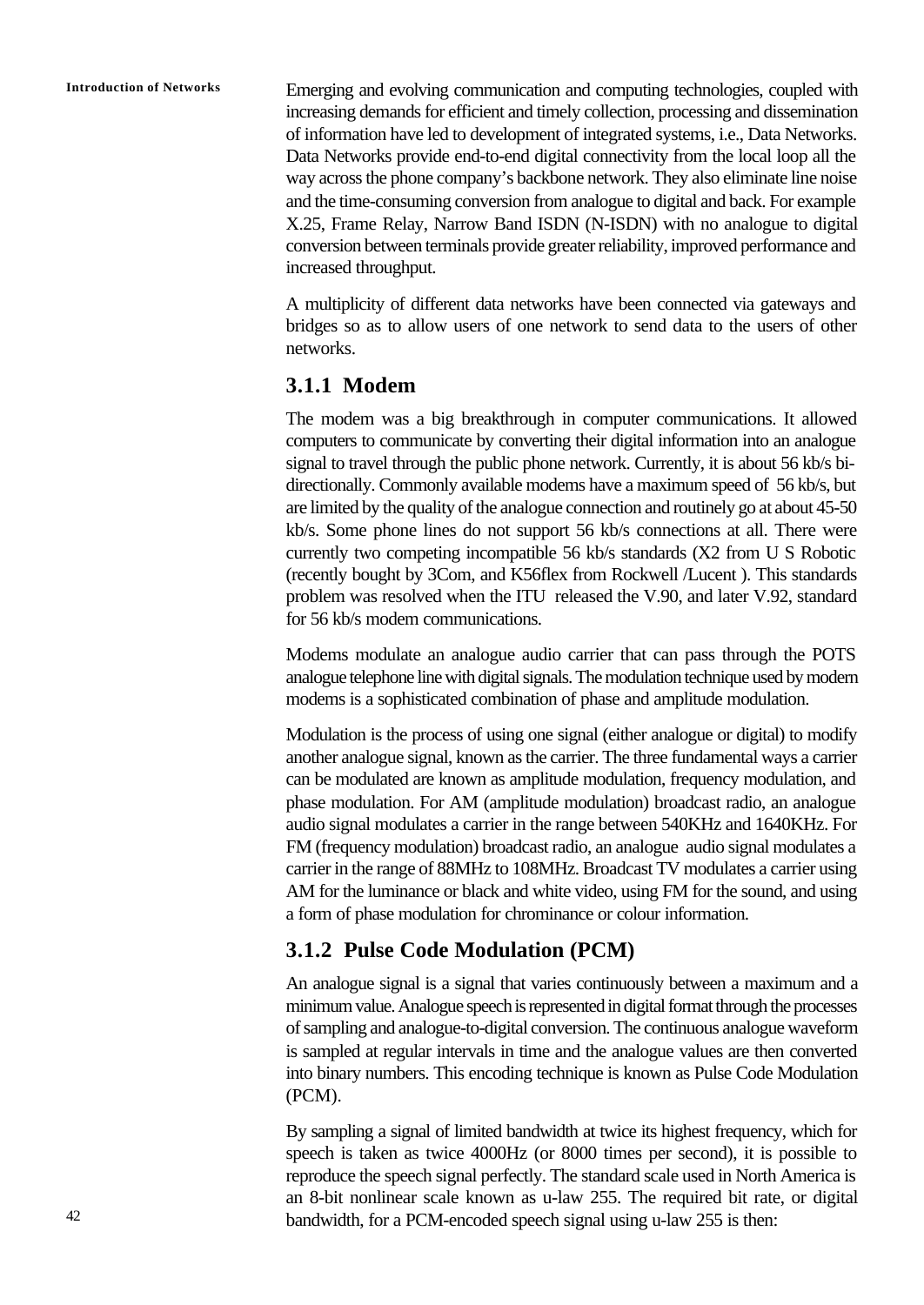8 bits x 8000 samples / second = 64,000 bits/second = 64 Kbps. **Data Networks**

PCM encoding according to u-law is standard throughout the United States European countries use a different encoding algorithm known as A-law.

## **3.1.3 Getting Data over the Telephone Line: CSUs and DSUs**

A modem is designed to transform digital signals into analogue audio signals that fit into a circuit designed for voice transmission. CSU/DSUs adapt one kind of digital signaling to another type that is capable of fitting into the digital telephony system. A channel service unit / digital service unit (CSU/DSU) is a digital-interface device used to connect a router to digital circuits like T1 or E1. The CSU / DSU also provides signal timing for communication between devices.





## **3.1.3.1 Channel Service Unit (CSU)**

One of the principal functions of a CSU is to protect the carrier and its customers from any weird events your network might introduce onto the carrier's system.

A CSU provides proper electrical termination for the telephone line and performs line conditioning and equalization. It also supports "loopback tests" for the carrier, meaning the CSU can reflect a diagnostic signal to the telephone company without sending it through any CPE, so the carrier can determine if a problem is one it needs to correct itself. CSUs often have indicator lights or LEDs that identify lost local lines, lost telco connections, and loopback operation.

When CSUs were provided only by the telephone company, they were generally powered by the telephone line itself. Nowadays not all telephone lines supply power. So, a CSU may need to have its own power supply, and perhaps a backup power supply, at the user site.

## **3.1.3.2 Data Service Units (DSUs)**

Data service units, sometimes referred to as digital service units-or DSUs, sit between a CSU and customer equipment such as routers, multiplexers, and terminal servers. DSUs are commonly equipped with RS-232 or V.35 interfaces. Their main function is to adapt the digital data stream produced by the customer equipment to the signalling standards of the telephone carrier equipment, and vice versa.

Roughly speaking, a CSU has a similar role to that of an NT1 on ISDN line, while a DSU is comparable to an ISDN terminal adapter. Sometimes CSU/DSUs (and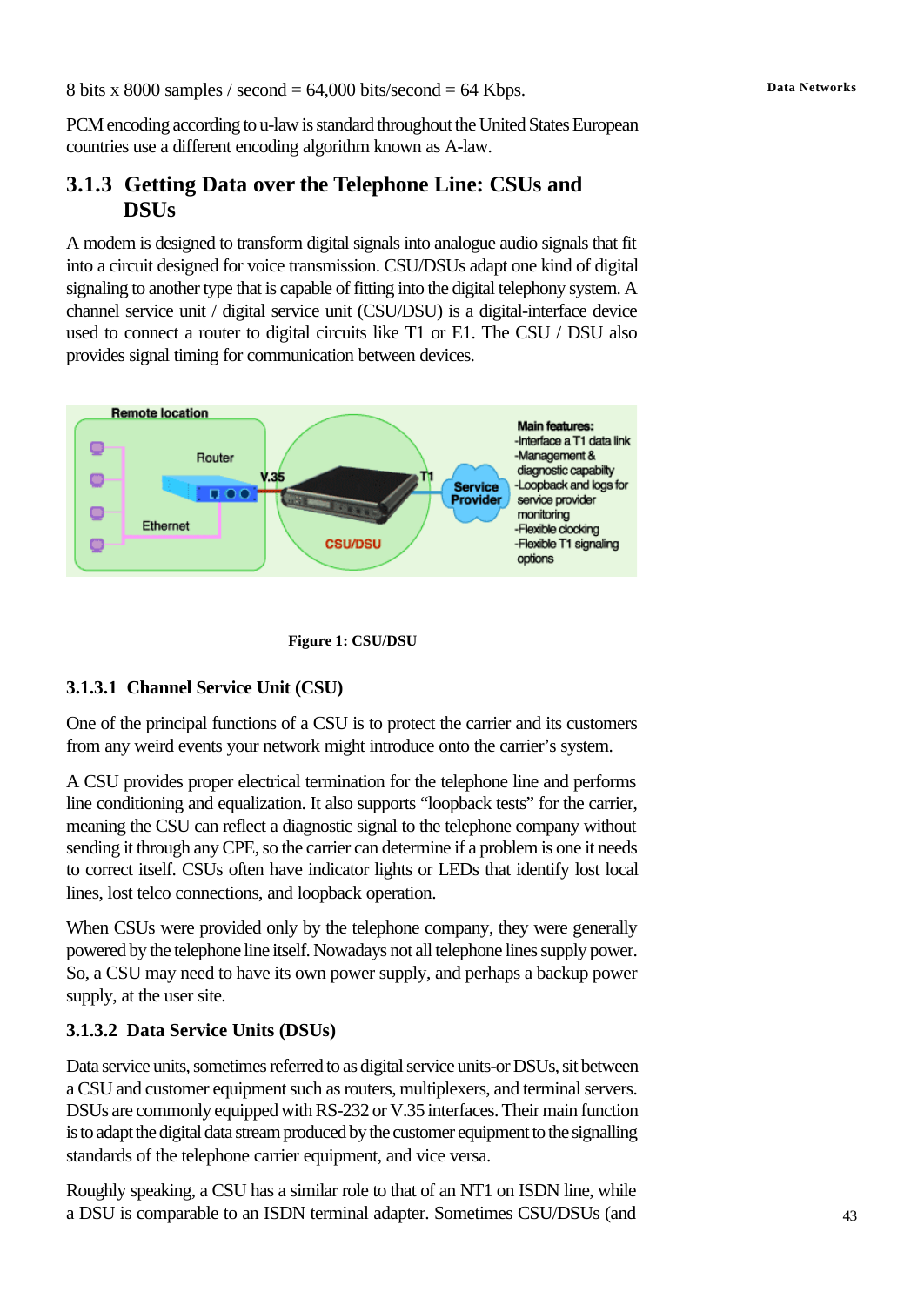**Introduction of Networks** ISDN terminal adapters) are described as "digital modems". This terminology is misleading and crude because CSU/DSUs don't modulate or demodulate anything.

## **3.2 SIGNALLING**

Signalling indicates who is calling, what type of call it is (data/voice), and what number was dialled. There are two types of signalling : Channel Associated Signalling and Common Channel Signalling.

### **3.2.1 Channel Associated Signalling (CAS)**

CAS is divided into line signalling and register signalling. Signalling System No 5, R1 and R2, are examples of CAS.

#### **3.2.1.1 Line Signalling**

Line signalling handles the exchange of information showing the line state of the trunks between two exchanges, such as seizure, answer, clear forward and clear back. Traffic in time slots 1-15 and 17-31 in a 2 Mbit/s PCM circuit uses time slot 16-for line signalling.

Two voice time slots at a time can send line signals in time slot 16. The use of time slot 16 is shared by the traffic time slot in a 16 frame continuous sequence (one multiframe).

Consequently, every voice channel has 2 kbit/s for the transmission of signalling information. (Each time slot corresponds to 64 kbit/s. One time slot in every 16 frame gives  $64/16 = 4$  kbit/second. Two channels at a time share the signalling space of a time slot, which gives  $4 \text{ kbit/s}/2 = 2 \text{ kbit/s}$  for each channel).

#### **3.2.1.2 Register Signalling**

Register Signalling handles the exchange of routing information. Register Signalling can be transmitted in different ways, but the most common method is based on multi-frequency signalling, in which two out of, say, six frequencies are combined to form 15 different signals representing digits and categories.

## **3.2.2 Common Channel Signalling (CCS )**

CCS requires a separate signaling network; that is, the signals have a bearer service of their own. Because the signalling network executes this bearer service it can be accessed by users other than PSTN. Other typical users are ISDN and the PLMN. SS7 which belongs to this category is predominant in modern digital network.

## **3.3 X.25**

X.25 is designed to operate effectively regardless of the type of systems connected to the network. It is typically used in the packet-switched networks (PSNs) of common carriers, such as the telephone companies.

## **3.3.1 X.25 Devices and Protocol Operation**

X.25 network devices fall into three general categories: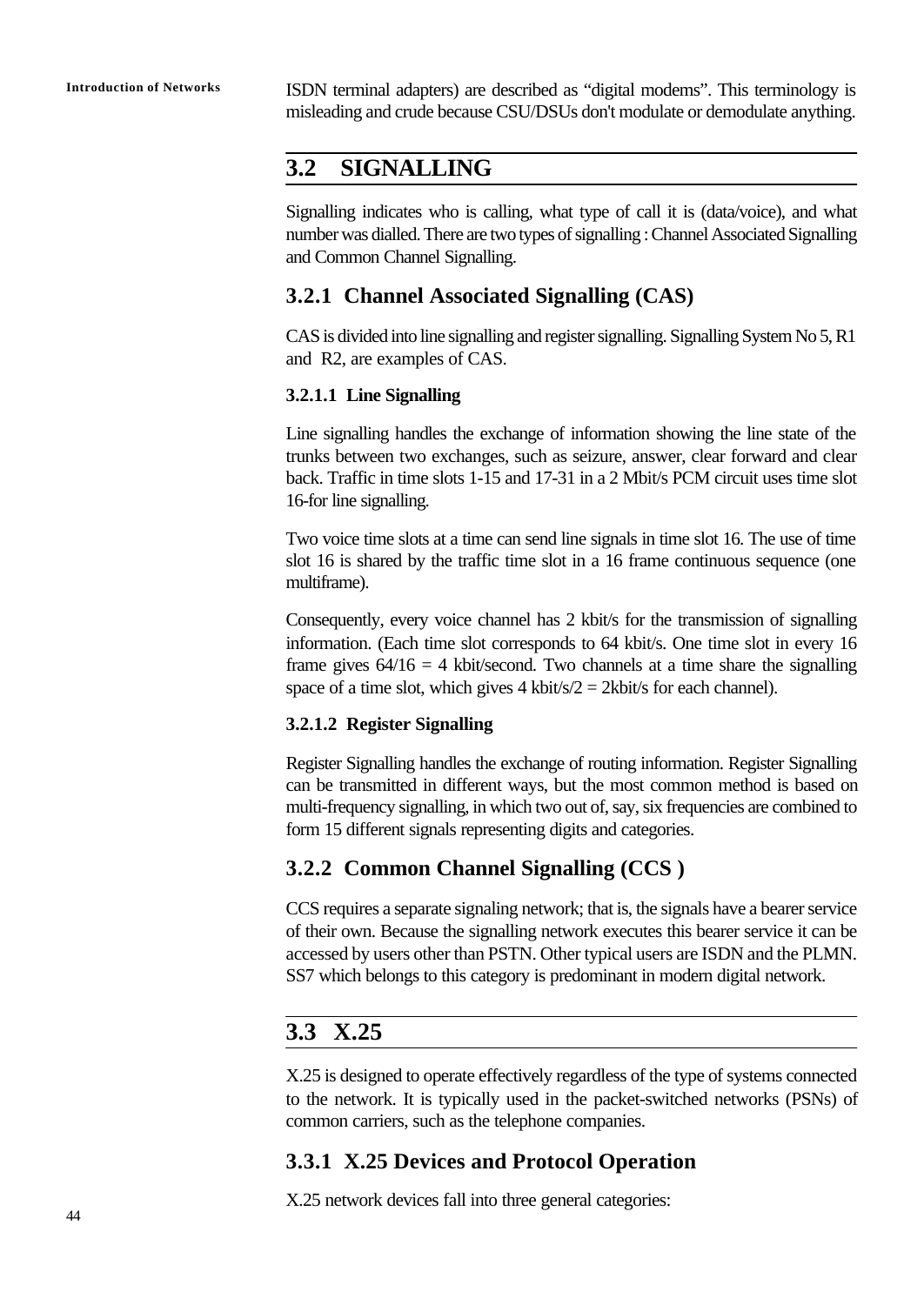### **3.3.1.1 Data Terminal Equipment (DTE)** Data Networks

Data terminal equipment devices are end systems that communicate across the X.25 network. They are usually terminals, personal computers, or network hosts, and are located on the premises of individual subscribers.

#### Packet Assembler/Disassembler

*The packet assembler/disassembler* (PAD) is a device commonly found in X.25 networks. PADs are used when a DTE device, such as a character-mode terminal, is too simple to implement the full X.25 functionality. The PAD is located between a DTE device and a DCE device, and it performs three primary functions: buffering (storing data until a device is ready to process it), packet assembly, and packet disassembly. The PAD buffers data sent to or from the DTE device. It also assembles outgoing data into packets and forwards them to the DCE device. (This includes adding an X.25 header.) Finally, the PAD disassembles incoming packets before forwarding the data to the DTE. (This includes removing the X.25 header.)

#### **3.3.1.2 Data Circuit-terminating Equipment (DCE)**

DCE devices are communication devices, such as modems and packet switches, that provide the interface between DTE devices and a PSE, and are generally located in the carrier's facilities.

#### **3.3.1.3 Packet-switching exchange (PSE)**

PSEs are switches that compose the bulk of the carrier's network. They transfer data from one DTE device to another through the X.25 PSN. Figure 2 illustrates the relationships among the three types of X.25 network devices.



**Figure 2 : DTEs, DCEs, and PSEs Make Up an X.25 Network**

#### **3.3.2 X.25 Session Establishment**

X.25 sessions are established when one DTE device contacts another to request a communication session. The DTE device that receives the request can either accept or refuse the connection. If the request is accepted, the two systems begin fullduplex information transfer. Either DTE device can terminate the connection. After the session is terminated, any further communication requires the establishment of a new session.

## **3.3.3 X.25 Virtual Circuits**

A virtual circuit is a logical connection created to ensure reliable communication between two network devices. A virtual circuit denotes the existence of a logical,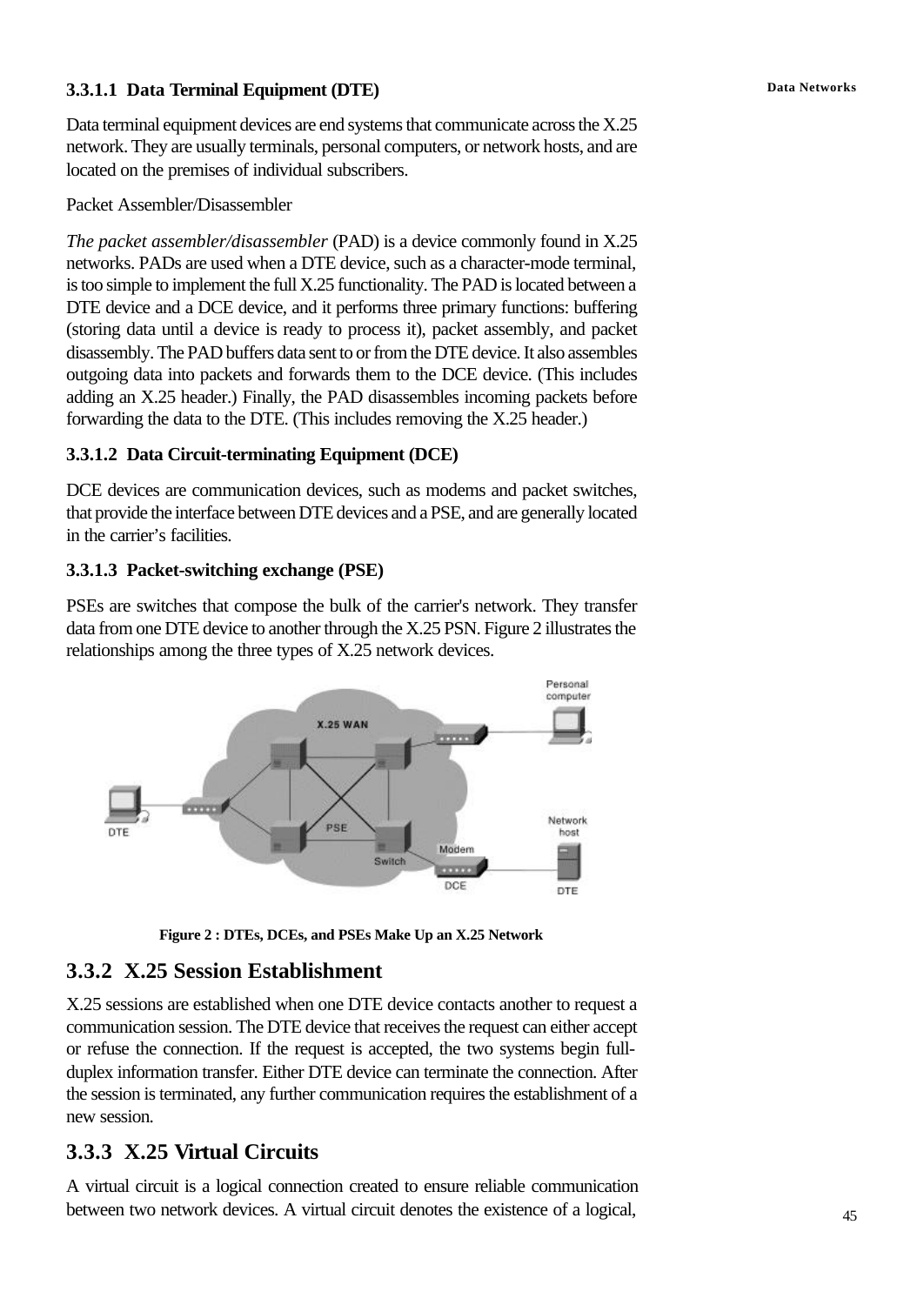**Introduction of Networks** bidirectional path from one DTE device to another across an X.25 network. Physically, the connection can pass through any number of intermediate nodes, such as DCE devices and PSEs. Multiple virtual circuits (logical connections) can be multiplexed onto a single physical circuit (a physical connection). Virtual circuits are demultiplexed at the remote end, and data are sent to the appropriate destinations.

> Two types of X.25 virtual circuits exist: switched and permanent. *Switched Virtual Circuits (SVCs)* are temporary connections used for sporadic data transfers. They require that two DTE devices establish, maintain, and terminate a session each time the devices need to communicate. *Permanent Virtual Circuits (PVCs)* are permanently established connections used for frequent and consistent data transfers. PVCs do not require that sessions be established and terminated. Therefore, DTEs can begin transferring data whenever necessary because the session is always active.

> The basic operation of an X.25 virtual circuit begins when the source DTE device specifies the virtual circuit to be used (in the packet headers) and then sends the packets to a locally connected DCE device. At this point, the local DCE device examines the packet headers to determine which virtual circuit to use and then sends the packets to the closest PSE in the path of that virtual circuit. PSEs (switches) pass the traffic to the next intermediate node in the path, which may be another switch or the remote DCE device.

> When the traffic arrives at the remote DCE device, the packet headers are examined and the destination address is determined. The packets are then sent to the destination DTE device. If communication occurs over an SVC and neither device has additional data to transfer, the virtual circuit is terminated.

## **3.3.4 X.25 Packet Format**

All of the X.25 packets contain 3 bytes of header format along with user data.

## **3.4 INTEGRATED SERVICES DIGITAL NETWORK (ISDN)**

ISDN allows multiple digital channels to be operated simultaneously through the same regular phone wiring used for analogue lines. Therefore, the same physical wiring can be used, but a digital signal, instead of an analogue signal, is transmitted across the line. It provides faster connection. While an analogue modem has to dial, wait for an answer and then make the connection, an ISDN connection makes a call in almost an instant. The call setup time between two ISDN subscribers is extremely short. ISDN allows data to be transmitted simultaneously across the world using end-to-end digital connectivity.

This scheme permits a much higher data transfer rate than analogue lines. In addition, the latency, or the amount of time it takes for a communication to begin, on an ISDN line is typically about half that of an analogue line. This improves response for interactive applications, such as games. It is difficult to set up and rather expensive. Compared to DSL or even cable modem, it is slow and expensive.

The first generation, sometimes referred to as "Narrowband ISDN", is based on the use of a 64 kbps channel as the basic unit of switching and has a circuit switching orientation. The major contribution of the Narrowband ISDN has been Frame Relay. The second generation, referred to as "Broadband ISDN", supports very high data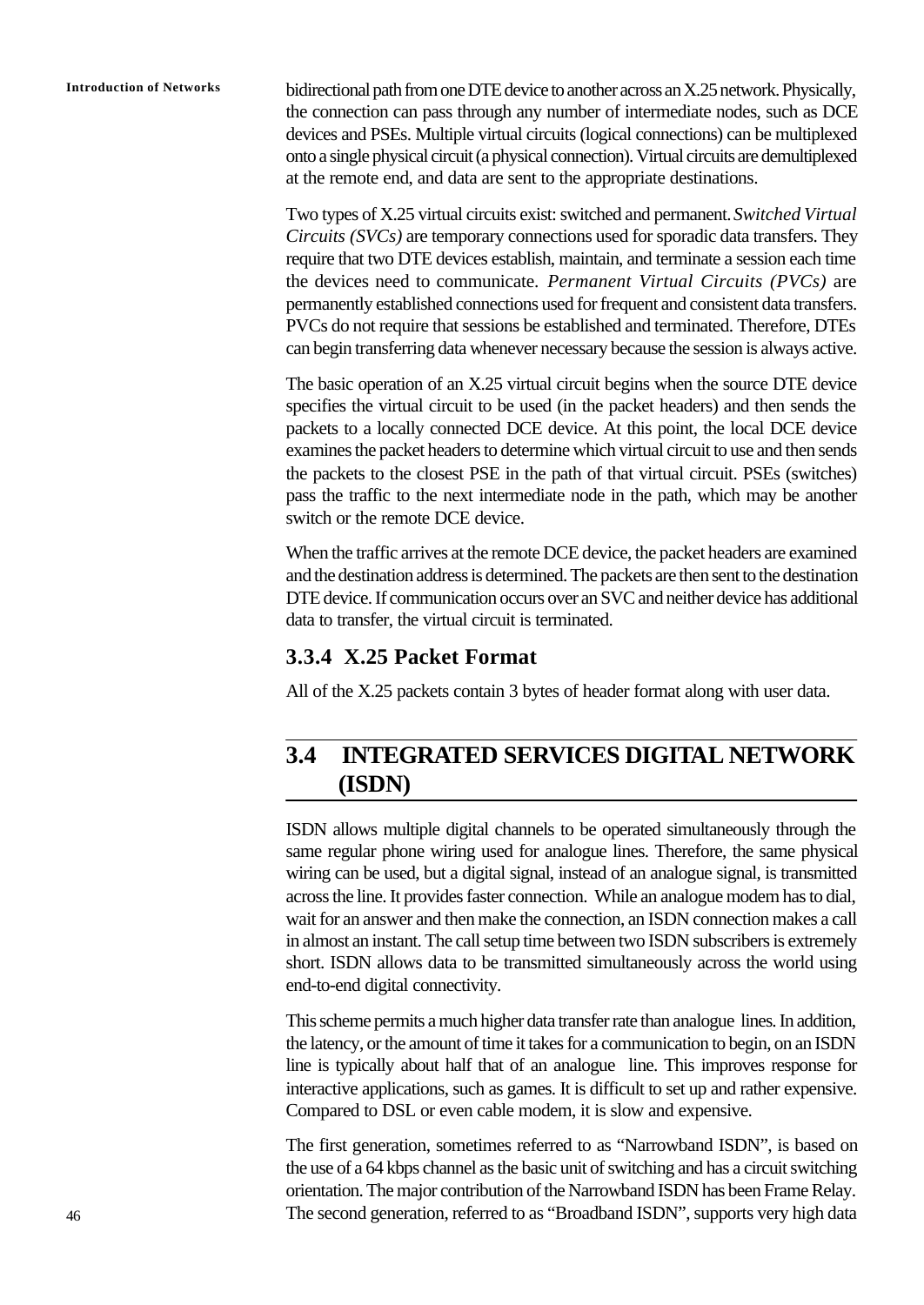**Data Networks** rates ( 100s of Mbps) and has a packet switching orientation. The major technical contribution of the Broadband ISDN has been ATM, also known as cell relay. The most common application on ISDN is videoconferencing.

## **3.4.1 ISDN Devices**

ISDN devices includes

### **3.4.1.1 Terminals**

ISDN terminals come in two types:

- Specialized ISDN terminals are referred to as terminal equipment type 1 (TE1). TE1s connect to the ISDN network through a four-wire, twisted-pair digital link.
- Non-ISDN terminals, such as DTE, that predate the ISDN standards, are referred to as terminal equipment type 2 (TE2). TE2s connect to the ISDN network through a terminal adapter (TA).

### **3.4.1.2 Terminal Adapters (TAs)**

The ISDN TA can either be a standalone device or a board inside the TE2. If the TE2 is implemented as a standalone device, it connects to the TA via a standard physical-layer interface. Examples include EIA/TIA-232-C (formerly RS-232-C), V.24, and V.35.

#### **3.4.1.3 Network-termination devices, Line-termination equipment and Exchange-termination Equipment**

Beyond the TE1 and TE2 devices, the next connection point in the ISDN network is the network termination type 1 (NT1) or network termination type 2 (NT2) device. These are network-termination devices that connect the four-wire subscriber wiring to the conventional two-wire local loop. In North America, the NT1 is a customer premises equipment (CPE) device. In most other parts of the world, the NT1 is part of the network provided by the carrier. The NT2 is a more complicated device that typically is found in digital private branch exchanges (PBXs) and that performs Layer 2 and 3 protocol functions and concentration services. An NT1/2 device also exists as a single device that combines the functions of an NT1 and an NT2.

ISDN specifies a number of reference points that define logical interfaces between functional groups, such as TAs and NT1s. ISDN reference points include the following:

**R—**The reference point between non-ISDN equipment and a TA.

**S—**The reference point between user terminals and the NT2.

**T—**The reference point between NT1 and NT2 devices.

**U—**The reference point between NT1 devices and line-termination equipment in the carrier network. The U reference point is relevant only in North America, where the NT1 function is not provided by the carrier network.

Figure 3 illustrates a sample ISDN configuration and shows three devices attached to an ISDN switch at the central office. Two of these devices are ISDN-compatible, so they can be attached through an S reference point to NT2 devices. The third device (a standard, non-ISDN telephone) attaches through the reference point to a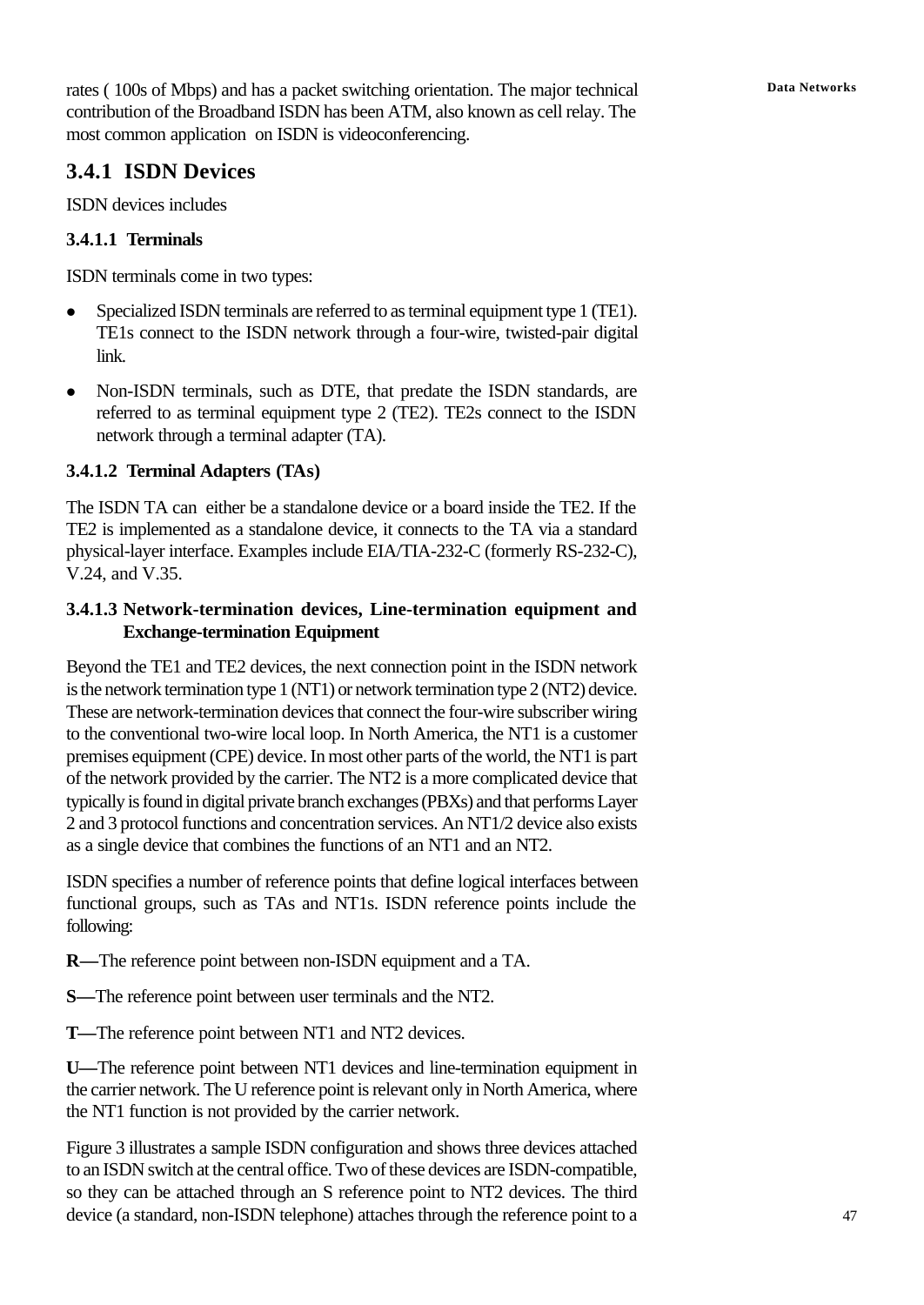**Introduction of Networks** TA. Any of these devices also could attach to an NT1/2 device, which would replace both the NT1 and the NT2. In addition, although they are not shown, similar user stations are attached to the far-right ISDN switch.



**Figure 3 : Sample ISDN Configuration Illustrates Relationships Between Devices and Reference Points**

### **3.4.2 Basic types of ISDN**

There are two basic types of ISDN services, i.e., Basic Rate Interface (BRI) and Primary Rate Interface (PRI).

#### **3.4.2.1 Basic Rate Interface (BRI)**

The most common type of ISDN is at 144 Kbps. This is split up as  $2B+D:2$  base voice/video channels of 64 Kbps each, and 1 data channel of 16 Kbps. The base channels are used to send information, which can accommodate up to eight devices. Therefore a small office or teleworker at home can have a PC, fax machine and phone connected to a single ISDN Line while the data channel is used for handshaking. The ISDN Basic Rate Interface (BRI) service offers two B channels and one D channel (2B+D). BRI B-channel service operates at 64 kbps and is meant to carry user data; BRI D-channel service operates at 16 kbps and is meant to carry control and signalling information, although it can support user data transmission under certain circumstances. The D channel signalling protocol comprises Layers 1 through 3 of the OSI reference model. BRI also provides for framing control and other overhead, bringing its total bit rate to 192 kbps. A data channel (D channel) handles signalling at 16 kb/s or 64 kb/s, depending on the service type. The 'D' Channel carries dialling, ringing, and caller ID information for the other two channels. In some areas, the D channel can also be used for low-speed, full-time data communication using service called Always On/ Dynamic ISDN (AO/DI). Always On ISDN exploits the use of the 'D' channel for X.25, packet-based communication between the user and the packet handler of X.25 network. For Internet communication, the multilink protocol and TCP/IP protocols are encapsulated in the X.25 logic circuit. Due to these protocol conversions, effectively a 9.6 k bit/sec leased line service is available to the user.

#### **3.4.2.2 Primary Rate Interface (PRI)**

PRI is intended for users with greater capacity requirements. Typically the channel structure is 23 B channels plus one 64 kb/s D channel for a total of 1536 kb/s. In Europe, PRI consists of 30 B channels plus one 64 kb/s D channel for a total of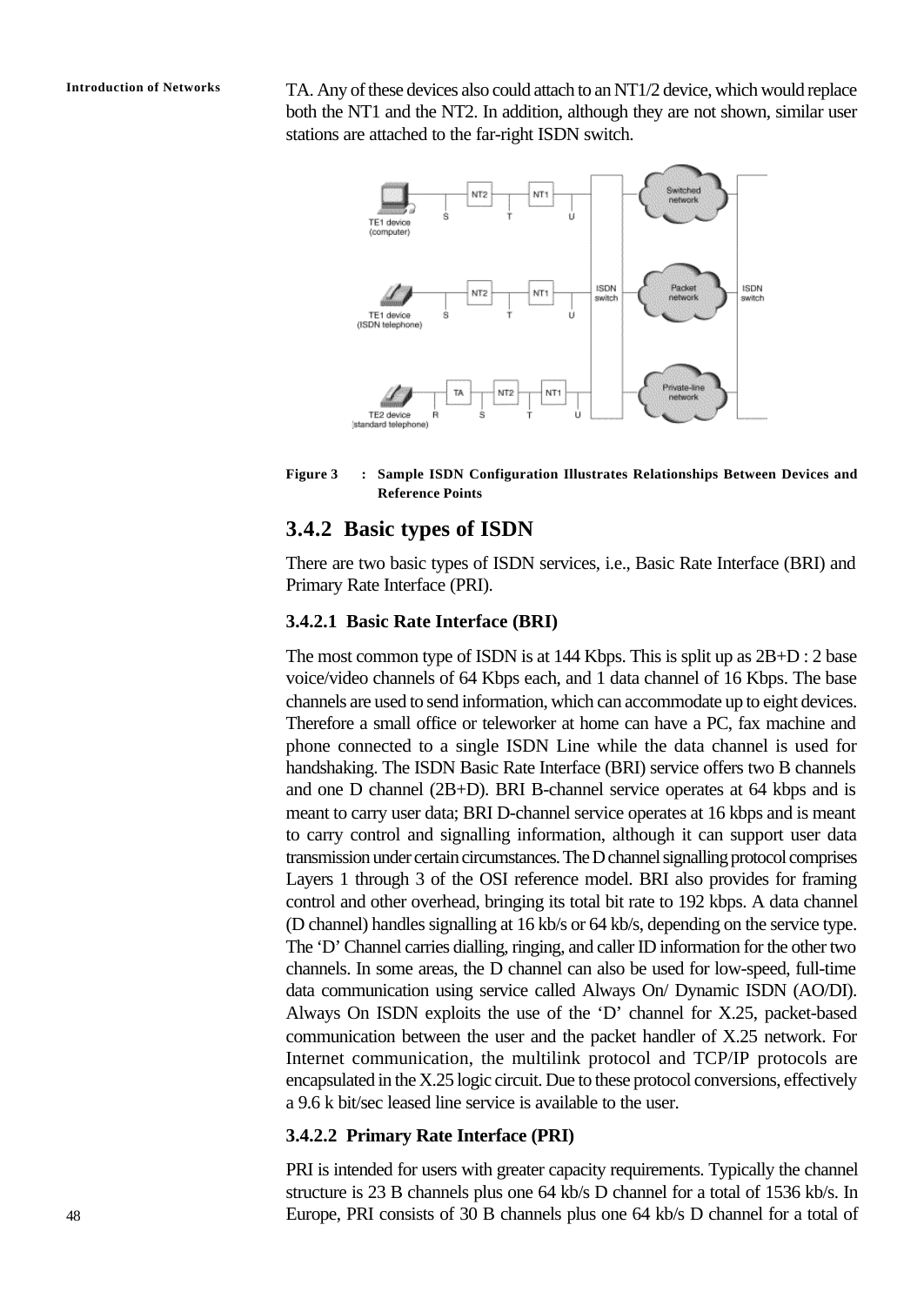1984 kb/s. It is also possible to support multiple PRI lines with one 64 kb/s D **Data Networks** channel using Non-Facility Associated Signaling (NFAS).

It is designed for application that needs to transmit larger amount of data, such as in LAN interconnections, Private Branch Exchange (PBX) Connections, and video conferencing applications. Unlike BRI, PRI uses 23 B channels and a D channel with a data transfer rate of about 1.5 million bits per second when all channels are used at once. In short, PRI consists of an aggregate of multiple B channels.

ISDN Primary Rate Interface (PRI) service offers 23 B channels and 1 D channel in North America and Japan, yielding a total bit rate of 1.544 Mbps (the PRI D channel runs at 64 kbps). ISDN PRI in Europe, Australia, and other parts of the world provides 30 B channels plus one 64-kbps D channel and a total interface rate of 2.048 Mbps. The PRI physical layer specification is ITU-T I.431.

## **3.5 DIGITAL SUBSCRIBER LINE (DSL)**

DSL is a technology that works on the presumption that digital data does not require changes into the analogue form and back. Digital data is transmitted to your Computer directly as digital data and this allows the phone company to use a much wider bandwidth for transmitting them for you. DSL is a technology for bringing high-bandwidth information to homes and small business is over ordinary copper telephone lines. Telephone companies use the 300 Hz to 3200 Hz frequency band to transmit voice. If data have to be transmitted on these lines, they must be disguised and made to look like audio frequencies, and that's what modem do. Despite its name, DSL does not refer to a physical line but to a modem or rather a pair of modems.

Now, DSL makes use of a wider band of frequencies; it preserves the lower frequencies for voice transmission and uses high frequencies to transmit data, due to which more data can be transferred per unit time. As a consequence, the maximum transfer rate shoots up from the current 56 kbps to up to 52 Mbps. A DSL line can carry both data and voice signals and the data part of the line is continuously connected. xDSL refers to different variations of DSL such as ADSL, HDSL and RADSL, etc.

## **3.5.1 Asymmetric Digital Subscriber Line (ADSL)**

ADSL is called "asymmetric" because most of its two-way or duplex bandwidth is devoted to the downstream direction, sending data to the user. Only a small portion of the bandwidth is available for upstream or user-interaction messages. However, most Internet, and especially graphics or multi-media web data need a lot of downstream bandwidth, but user requests and response are small.

## **3.5.2 HDSL**

HDSL most commonly operates with two pairs to deliver symmetric T1 or E1 rates (1.544 Mbps or 2.048 Mbps) which it does by sending half the data on one pair, and half on the other, both operating as full duplex echo-cancelled links (with either 768 Kbps for T1 and either 1168 or1024 Kbps for E1). HDSL is a lot simpler and more robust than the old T1 service, which required repeaters every few hundred yards and was consequently difficult to install and maintain. As a result, it has essentially replaced T1 lines and the odds are good that if you have recently got a "T1 line", it is actually HDSL. (To be strictly accurate, you should refer to DS1 - Digital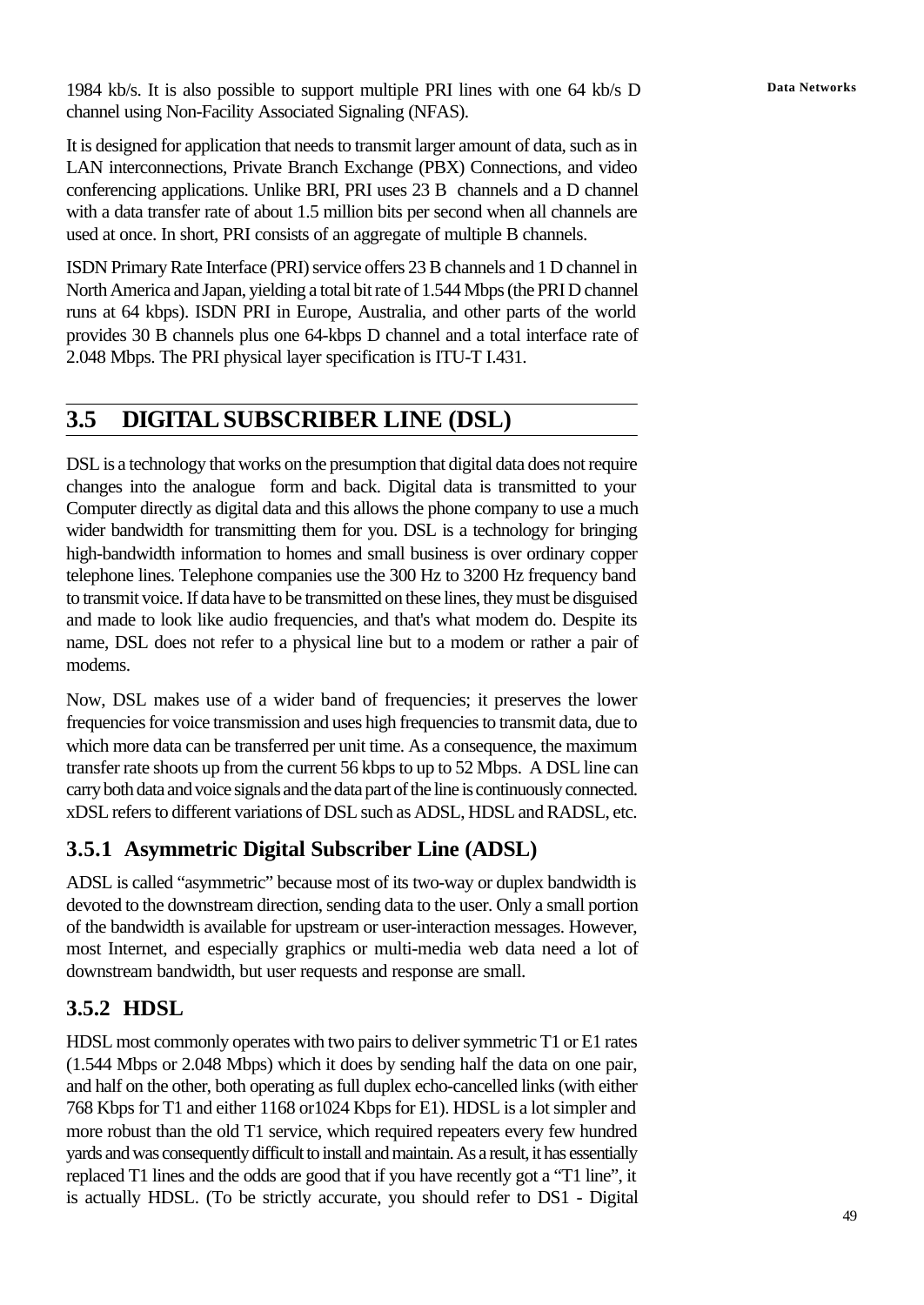**Introduction of Networks** Subscriber 1 - for rates of service, while "T1" refers to the older physical implementation using AMI - Alternate Mark Inversion - line code on two simplex connections).

> HDSL is also popular for connecting wireless base stations into the PSTN (muliple connections, a lot cheaper than fibre ) and for ' pairgain' applications - squeezing many voice channels into one piece of copper.

| <b>DSL Type</b>                                              | <b>Down rate</b><br>Downstream;<br><b>Upstream</b>                                                                        | <b>Distance Limit</b>                                                                        | <b>Application</b>                                                                                                |
|--------------------------------------------------------------|---------------------------------------------------------------------------------------------------------------------------|----------------------------------------------------------------------------------------------|-------------------------------------------------------------------------------------------------------------------|
| <b>ISDN</b> Digital<br>Subscriber<br>Line (ISDNL)            | 128 Kbps                                                                                                                  | 18,000 feet on<br>24 guage wire                                                              | Similar to the ISDN,<br>BRI service but data<br>only (no voice on the<br>same line).                              |
| High bit-rate<br>Digital<br><b>Subscriber Line</b><br>(HDSL) | 1.544 Mbps to 6<br>Mbps depending on<br>the subscribed<br>service.                                                        | 18,000 feet on<br>24 guage wire                                                              | T1/E1 service<br>between server and<br>phone company or<br>within a company.<br><b>WAN, LAN Server</b><br>access. |
| Sinle-lines DSL<br>(SDSL)                                    | 1.544 Mbps duplex<br>(US and Canada);<br>2.048 Mbps (Europe)<br>on a single duplex line<br>downstream<br>and<br>upstream. | 12,000 feet on<br>24 guage wire                                                              | Same as for HDSL<br>but requiring only<br>one line of twisted<br>pair.                                            |
| Asymmetric<br>Digital<br>Subscriber<br>Line (ADSL)           | 1.544 to 6.1 Mbps<br>downstream; 16 to<br>640 kbps upstream                                                               | 1.544 Mbps at<br>18,000 feet;<br>6.312 Mbps at<br>12,000 feet;<br>8.44 Mbps at<br>9000 feet. | Used for Internet and<br>Web access, motion<br>video<br>video,<br>on<br>demand.<br>remote<br>LAN access.          |
| Very high<br>Digital<br>Subscriber<br>Line (VDSL)            | 2.9 to 52.8 Mbps<br>downstream; 1.5 to<br>2.3 Mbps upstream;<br>1.6 Mbps to 2.3<br>Mbps downstream.                       | 4,500 feet at<br>12.96 Mbps;<br>3,000 feet at<br>25.82 Mbps;<br>1,000 feet at<br>51.84 Mbps  | ATM networks,<br>Fibre to the<br>neighbour hood.                                                                  |

## **3.6 FRAME RELAY**

Frame Relay is a simplified form of packet switching, similar in principle to X.25, in which synchronous frames of data are routed to different destinations depending on header information. Frame Relay combines the statistical multiplexing and port sharing features of X.25 with the high speed and low delay characteristics of TDM circuit switching. Defined as a "Packet mode" service, frame relay organizes data into individually addressed units known as frames rather than placing into fixed time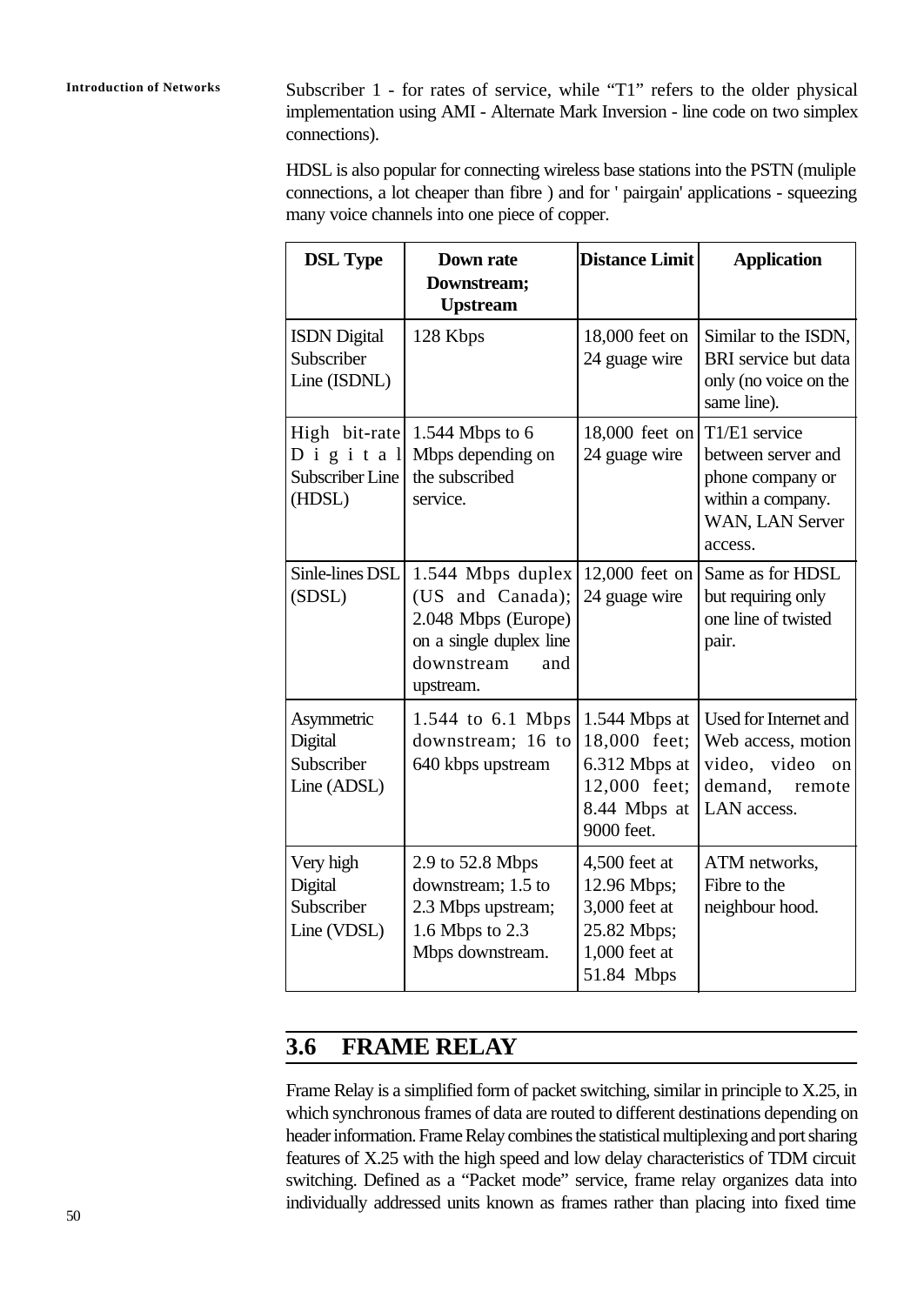**Data Networks** slots. This gives frame relay statistical multiplexing and port sharing characteristics. Frame Relay often is described as a streamlined version of X.25, offering fewer of the robust capabilities, such as windowing and retransmission of last data that are offered in X.25. Frame Relay originally was designed for use across Integrated Services Digital Network (ISDN) interfaces. Today, it is used over a variety of other network interfaces as well.

The difference between Frame Relay and X.25 is that Frame Relay is strictly a Layer 2 protocol suite, whereas X.25 provides services at Layer 3 (the network layer) as well.. X.25 guarantees data integrity and network-managed flow control at the cost of some network delays. Frame Relay switches packets end to end much faster, but there is no guarantee of data integrity at all. This enables Frame Relay to offer higher performance and greater transmission efficiency than X.25, and makes Frame Relay suitable for current WAN applications, such as LAN interconnection.

Frame relay offers distinct advantages for the Wide Area Network. First, it was a more efficient WAN protocol than IP, using only 5 bytes of overhead versus 20 of IP. In addition, frame relay was easily switched. IP switching was not widely available in the WAN, and IP routing added unnecessary delays and consumed more bandwidth in the network.





**Figure 4: Frame Relay Network**

## **3.6.1 Frame Relay Devices**

Devices attached to a Frame Relay WAN fall into the following two general categories:

Data terminal equipment (DTE) and Data circuit-terminating equipment (DCE).

DTEs generally are considered to be terminating equipment for a specific network and typically are located on the premises of a customer. In fact, they may be owned by the customer. Examples of DTE devices are terminals, personal computers, routers, and bridges.

DCEs are carrier-owned Internet-working devices. The purpose of DCE equipment is to provide clocking and switching services in a network, which are the devices that actually transmit data through the WAN. In most cases, these are packet switches. Figure 22 shows the relationship between the two categories of devices.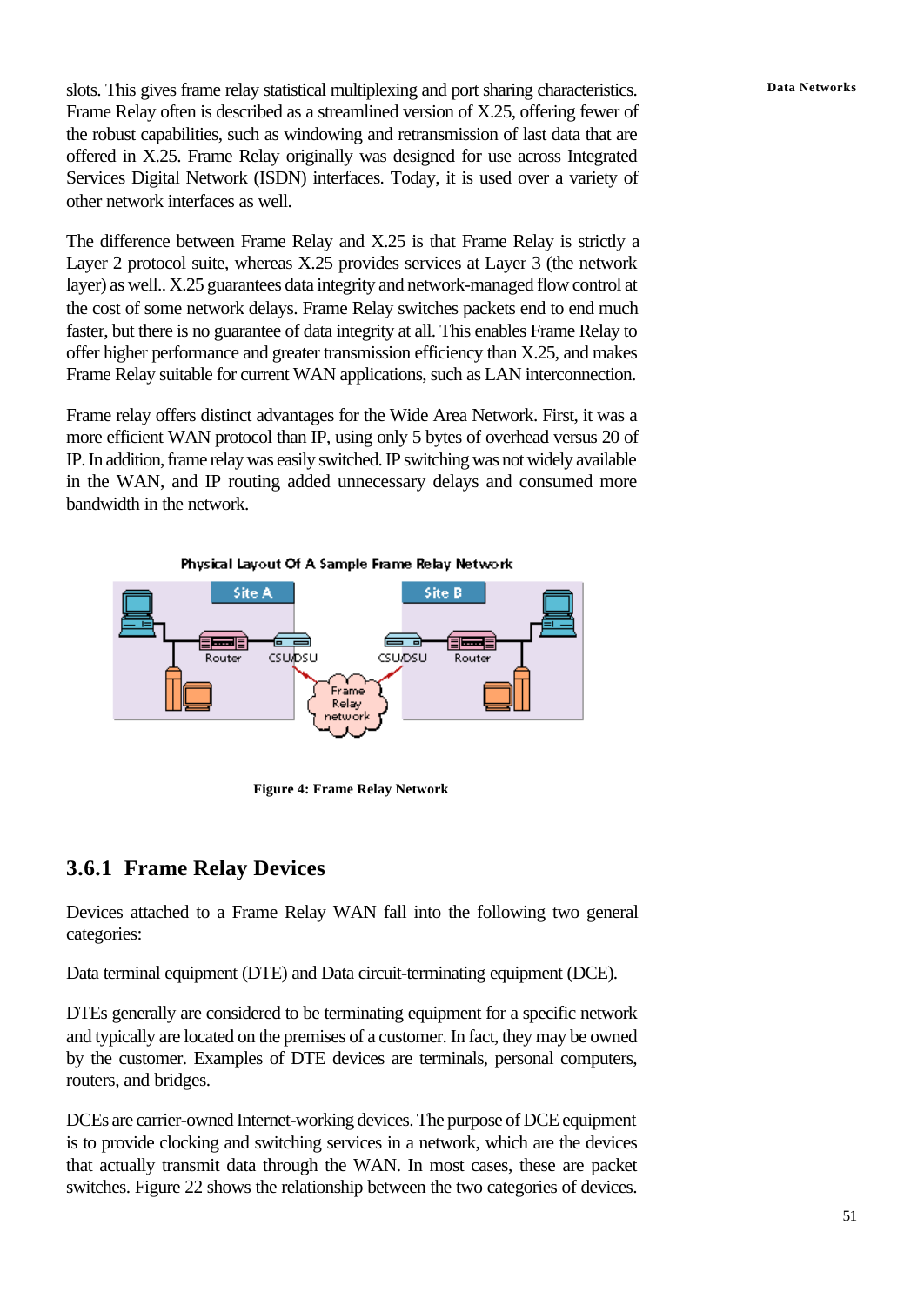

**Figure 5 : DCEs Generally Reside Within Carrier-Operated WANs**

The connection between a DTE device and a DCE device consists of both a physical layer component and a link layer component. The physical component defines the mechanical, electrical, functional, and procedural specifications for the connection between the devices. One of the most commonly used physical layer interface specifications is the recommended standard (RS)-232 specification. The link layer component defines the protocol that establishes the connection between the DTE device, such as a router, and the DCE device, such as a switch.

#### **3.6.2 Frame Relay Virtual Circuits**

A frame relay network will often be depicted as a network cloud, because the frame relay network is not a single physical connection between one end point and the other. Instead a logical path is defined within the network. This logical path is called a virtual circuit. Bandwidth is allocated to the path until actual data need to be transmitted.

Frame Relay provides connection-oriented data link layer communication. This means that a defined communication exists between each pair of devices and that these connections are associated with a connection identifier. This service is implemented by using a Frame Relay virtual circuit, which is a logical connection created between two data terminal equipment (DTE) devices across a Frame Relay packet-switched network (PSN).

Virtual circuits provide a bidirectional communication path from one DTE device to another and are uniquely identified by a data-link connection identifier (DLCI). A number of virtual circuits can be multiplexed into a single physical circuit for transmission across the network. This capability often can reduce the equipment and network complexity required to connect multiple DTE devices.

A virtual circuit can pass through any number of intermediate DCE devices (switches) located within the Frame Relay PSN.

Frame Relay virtual circuits fall into two categories: switched virtual circuits (SVCs) and permanent virtual circuits (PVCs)

• Switched Virtual Circuits: Switched virtual circuits (SVCs) are temporary connections used in situations requiring only sporadic data transfer between DTE devices across the Frame Relay network. A communication session across an SVC consists of the following four operational states:

**Call setup—**The virtual circuit between two Frame Relay DTE devices is established.

**Data transfer—**Data are transmitted between the DTE devices over the virtual circuit.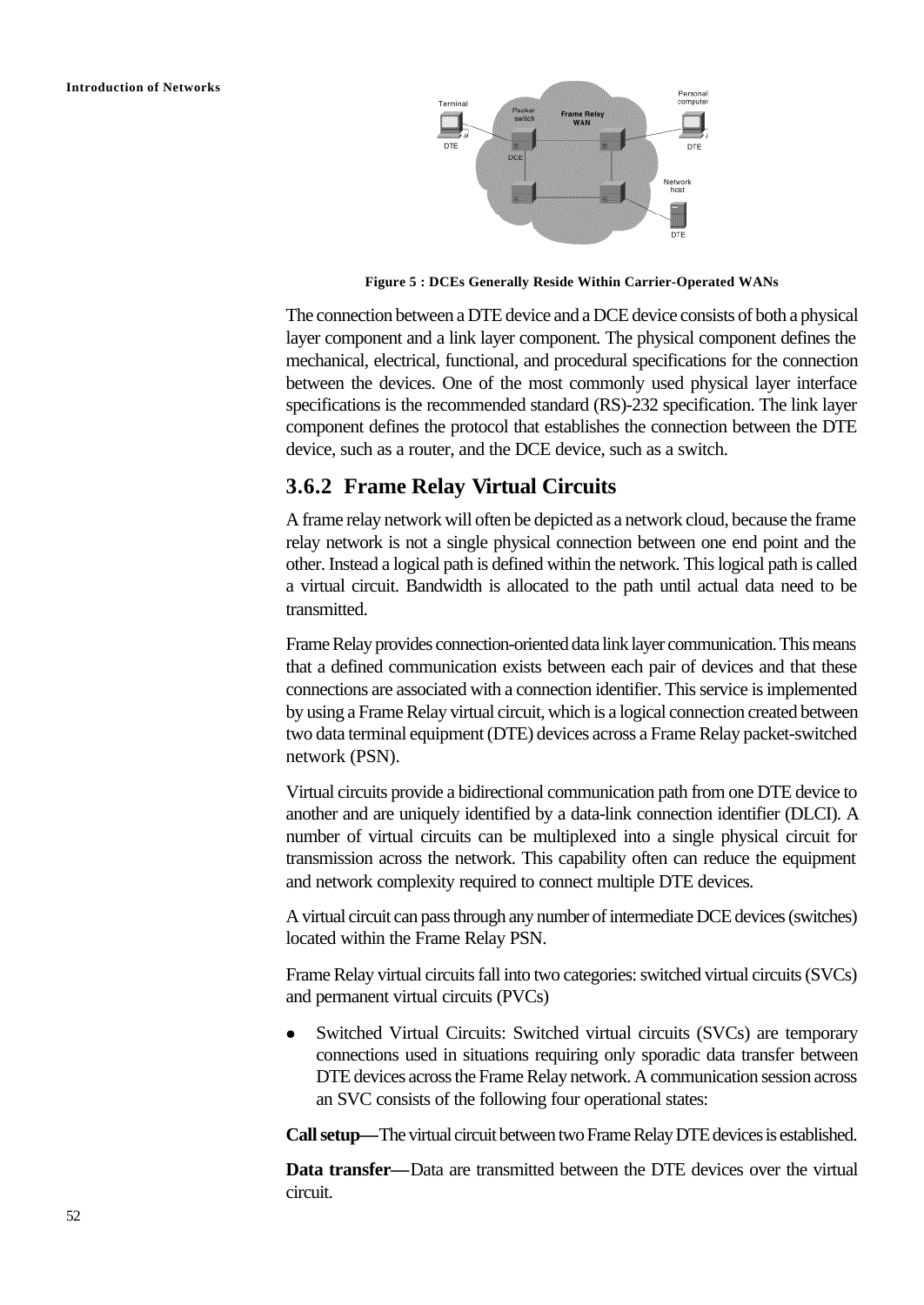**Idle**—The connection between DTE devices is still active, but no data are transferred. Data Networks If an SVC remains in an idle state for a defined period of time, the call can be terminated.

**Call termination—**The virtual circuit between DTE devices is terminated.

After the virtual circuit is terminated, the DTE devices must establish a new SVC if there is additional data to be exchanged. It is expected that SVCs will be established, maintained, and terminated using the same signalling protocols used in ISDN.

Only a few manufacturers of Frame Relay DCE equipment support switched virtual circuit connections. Therefore, their actual deployment is minimal in today's Frame Relay networks.

Previously not widely supported by Frame Relay equipment, SVCs are now the norm. Companies have found that SVCs save money in the end because the circuit is not open all the time.

• Permanent Virtual Circuits: Permanent virtual circuits (PVCs) are permanently established connections that are used for frequent and consistent data transfers between DTE devices across the Frame Relay network. Communication across a PVC does not require the call setup and termination states that are used with SVCs. PVCs always operate in one of the following two operational states:

**Data transfer—**Data are transmitted between the DTE devices over the virtual circuit.

**Idle—**The connection between DTE devices is active, but no data are transferred. Unlike SVCs, PVCs will not be terminated under any circumstances when in an idle state.

DTE devices can begin transferring data whenever they are ready because the circuit is permanently established.

#### **3.6.2.1 Data-Link Connection Identifier**

Frame Relay virtual circuits are identified by data-link connection identifiers (DLCIs). DLCI values typically are assigned by the Frame Relay service provider (for example, the telephone company).



#### **Figure 6 : A Single Frame Relay Virtual Circuit Can Be Assigned Different DLCIs on Each End of a VC**

Frame Relay DLCIs have local significance, which means that their values are unique in the LAN, but not necessarily in the Frame Relay WAN.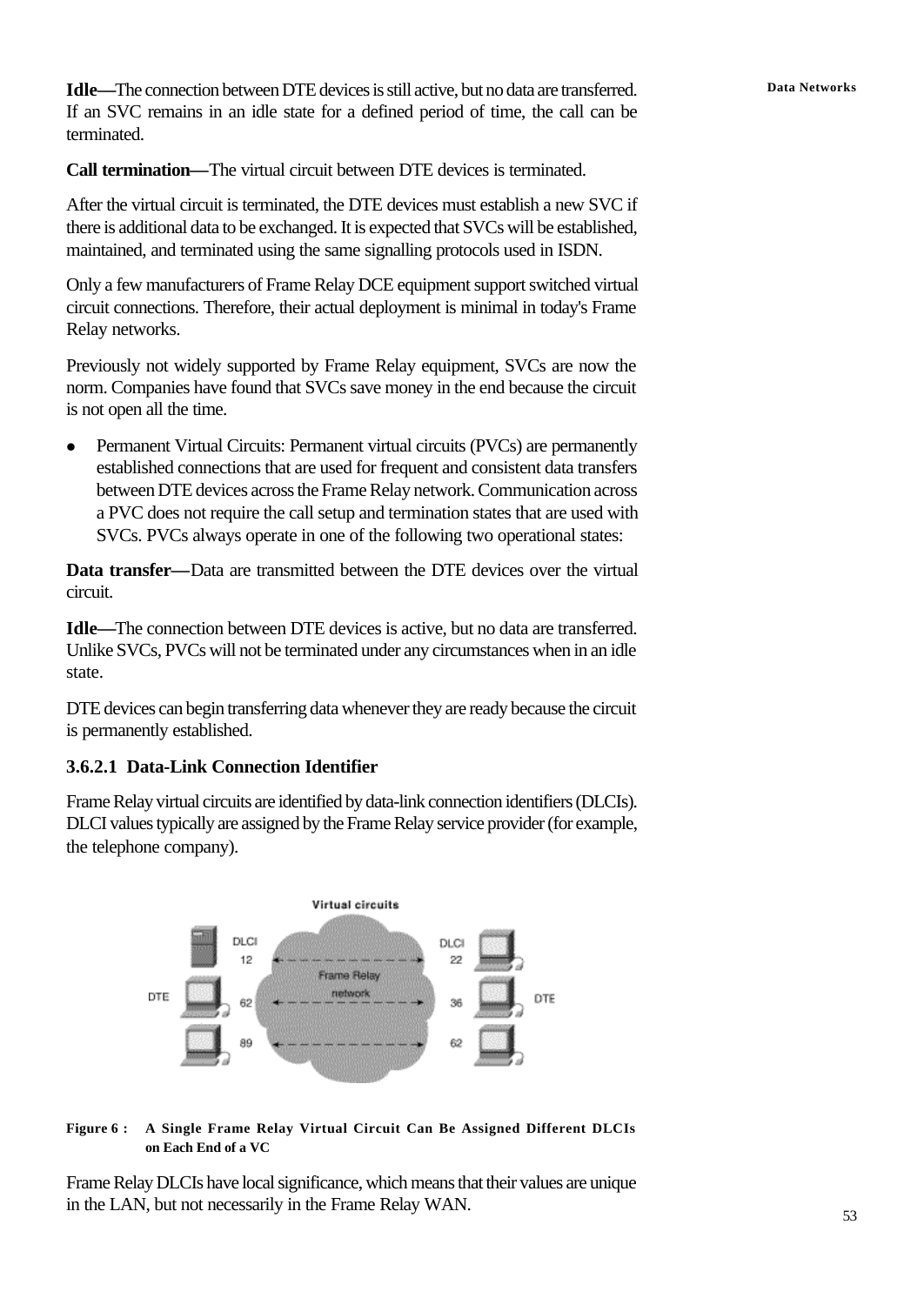**Introduction of Networks** Figure 6 illustrates how two different DTE devices can be assigned the same DLCI value within one Frame Relay WAN.

## **3.7 ASYNCHRONOUS TRANSFER MODE (ATM)**

ATM, sometimes referred to as cell relay, is a culmination of all the developments in circuit switching and packet switching over the last two decades. ATM can be viewed as an evolution from Frame Relay. The difference is that Frame relay uses variable length packets called frames whereas ATM uses fixed length packets called cells. Like Frame Relay, ATM has little overheads for error control. By using fixed packet lengths, the processing overheads are further reduced as compared to Frame Relay. The result is that ATM can work in the range of 10s and 100s of Mbps compared to 2 Mbps in the case of Frame Relay. ATM can be used equally well for LAN, MAN and WAN. ATM allows full, guaranteed bandwidth to every user unlike shared-bus networking technologies such as Ethernet, Token Ring or FDDI. The switching architecture of ATM gives it the capability for parallel transmission. In fact, each node can have a dedicated connection to any other node. ATM is not restricted to one speed or physical media. It supports scalable speeds of 45 Mbps to 2.4 Gbps and beyond. It can employ several media from Category 3 unshielded twisted pair to a single and multimode fibre.

ATM is a technology based on cell relay. It uses packets, called cells, which are of fixed length of 53 bytes. ATM is the first technology that can be used equally well for the LAN, MAN and WAN. FDDI (Fibre Distributed Data Interface) is a good architecture for LANs, and frame relay has possibilities for WANs, but neither of these architectures is suitable for both LANs and WANs.

## **3.7.1 ATM Structure**

The ATM architecture is organized into layers like any other network architectures, and into planes, which specify domains of activity.

#### **3.7.1.1 Physical Layer**

The ATM physical layer corresponds to the OSI Reference Model physical layer, concerned with the physical medium and interfaces, and with the framing protocols (if any) for the network. The physical layer has two sublayers. The lower sublayer, physical medium (PM), includes the definition for the medium (like optical fiber) and the bit-timing capabilities. The upper is responsible for making sure that valid cells are breaking off individual cells from the data stream of the higher layer (the ATM layer), checking the cell's header, and encoding the bit values.

#### **3.7.1.2 ATM Layer**

The ATM layer is a service-independent layer at which cell headers and trailers are created, virtual channels and paths are defined and given unique identifiers, and cells are multiplexed or demultiplexed. The ATM layer creates the cells and uses the physical layer to transmit them.

Asynchronous transfer mode (ATM) is a high-performance, cell-oriented switching and multiplexing technology that utilizes fixed-length packet to carry different types of traffic.ATM is considered a packet-oriented transfer mode based on: Asynchronous time division multiplexing and the use of fixed length cells. Each cell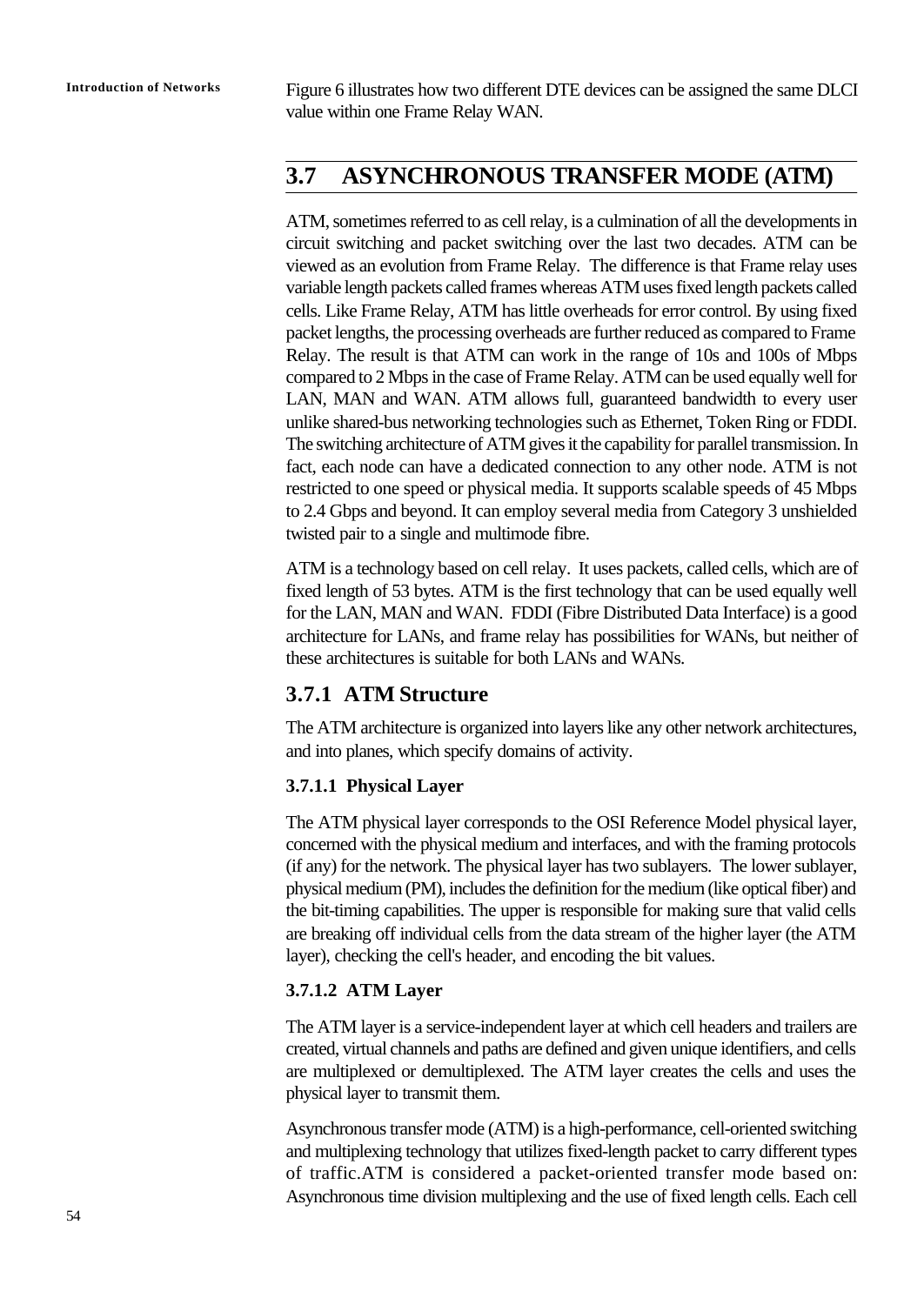formats at the Network Node Interface (NNI) and the User Network Interface **Data Networks** (UNI) are illustrated below.

The detailed description of the Cell Header Format is as follows:

#### **3.7.1.2.1 Cell Size**

An ATM cell is always 48 bytes of data with a 5-byte header. This cell size was determined by the CCITT (now called the ITU-T) as a compromise between voice and data requirements. Figure 7 shows the structure of an ATM cell. The most important fields in the cell header are the Virtual Path Identifier (VPI) and the Virtual Channel Identifier (VCI). Together these identify the connection (called a virtual connection ) that this cell belongs to. There is no "destination network address" because this would be too much of an overhead for a 48-byte cell to carry. The VPI/VCI together are similar in function to the Logical Channel Identifier in X.25 or the DLCI of frame relay in that they do not identify the destination address of the

| Bit <sub>8</sub>                 | Bit7 | Bit <sub>6</sub> | Bit <sub>5</sub>              |                               | Bit <sub>4</sub> | Bit <sub>3</sub> | Bit2 | Bit1 |
|----------------------------------|------|------------------|-------------------------------|-------------------------------|------------------|------------------|------|------|
|                                  |      |                  |                               |                               |                  |                  |      |      |
| <b>Generic Flow Control</b>      |      |                  |                               | Virtual Path Identifier (VPI) |                  |                  |      |      |
| Generic Flow Control             |      |                  | Virtual Path Identifier (VPI) |                               |                  |                  |      |      |
| Virtual Channel Identifier (VCI) |      |                  |                               |                               |                  |                  |      |      |
| Virtual Channel Identifier (VCI) |      |                  | Payload Type                  |                               |                  | CLP              |      |      |
| Header Error Control (HEC)       |      |                  |                               |                               |                  |                  |      |      |
| Payload                          |      |                  |                               |                               |                  |                  |      |      |
|                                  |      |                  |                               |                               |                  |                  |      |      |
| Payload                          |      |                  |                               |                               |                  |                  |      |      |
| Payload                          |      |                  |                               |                               |                  |                  |      |      |

**Figure 7: Structure of an ATM cell**

Cell explicitly, but rather they identify a connection, which leads to the desired destination. There is a difference between the number of VPI's at UNI and at NNI. The UNI cell uses only eight bits and the NNI uses twelve bits for the VPI. At UNI the four-bit difference makes up the GFC field.

#### **3.7.1.2.2 Virtual Channels and Virtual Routes**

ATM standards defined two types of ATM connections: Virtual Path connections (VPCs), which contain virtual channel connections (VCCs). A virtual channel connection (or virtual circuit) is the basic unit, which carries a single stream of cells, in order, from user to user. A collection of virtual circuits can be bundled together in a virtual path connection. A virtual path connection can be created from end-to-end across an ATM network. In this case, the ATM network does not route cells belonging to a particular virtual circuit. All cells belonging to a particular virtual path are routed the same way through the ATM networks, thus resulting in faster recovery in case of major failures.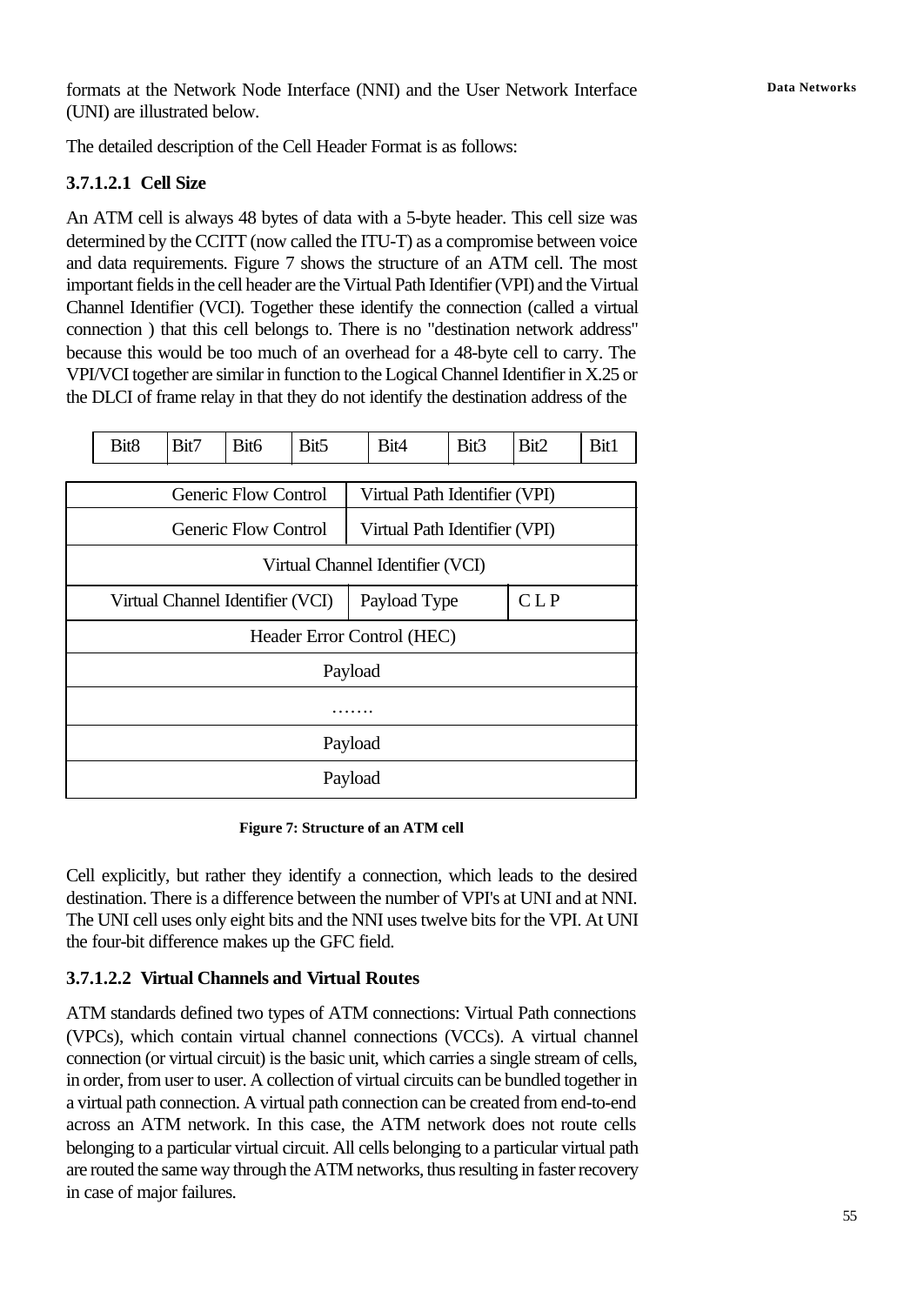**Introduction of Networks** Virtual circuits can statically be configured as Permanent Virtual Circuits (PVCs) or dynamically controlled via signalling as Switched Virtual Circuits (SVCs). They can also be point-to-point or point-to-multipoint, thus providing a rich set of service capabilities. SVCs are the preferred mode of operation because they can be dynamically established, thus minimizing configuration complexity.

#### **3.7.1.3 ATM Adaptation Layer (AAL)**

The topmost layer, AAL is service-dependent. It provides the necessary protocol translation between ATM and the other communication services (such as voice, video, or data) involved in a transmission. For example, the AAL translates between elements from a pulse-code modulation (PCM) transmission (which encodes voice data in digital form) and ATM cells. The AAL has two sublayers:

**3.7.1.3.1 CS (Convergence Sublayer)** is the upper sublayer, which provides the interface for the various services. Users connect to the CS through service access points (SAPs).

No protocol data units (PDUs) are defined for this level, because the data passing through is application - and service-dependent. The CS assures the necessary error control and

sequencing as well as the sizing of information.

**3.7.1.3.2 SAR (segmentation and reassemble)** is the sublayer that packages variable-size packets into fixed-size cells at the transmitting end, and repackages the cells at the receiving end. The SAR sublayer is also responsible for finding and dealing with cells that are out of order or lost. The SAR then chops the CS message into the 48-byte payload packets and attaches them to the five-byte header. A separate PDU is defined for each class of service. Each PDU contains 48 octets, which are allocated for the header, trailer, and data (known as payload in ATM terminology). These PDUs become the data (payload) for the ATM cells that are transmitted. There are five types of adaptation layer services, designated AAL1, AAL2, etc. Of these, the AAL 1 PDU can carry the most data at a time: a 47-octet payload. At the transit node AAL1 prepares voice traffic, AAL2 prepares video traffic ,AAL 3 and AAL 4 each has a 44-octet payload. AA3 and AAL 5 prepare connection-oriented (TCP-like data) and AAL 4 prepares connectionless data (SMDS on LAN like) for cell relay switching. After the preparation stage, the message is delivered to the segmentation layer, where the cells are created and sent. AAL5 is much simpler and relies mostly on the fact that the network is error-free most of the time. AAL5 is also known as SEAL (Simple and Efficient Adaptation Layer ) and is the creation of the ATM forum, an organization of users, manufacturers and carriers that try to steer ATM services.

At the receive side the cells go through the reassembly layer and are posted to AAL1,2,3,4, or 5 for the recreation of the original message. This message is then delivered to the video monitor, the voice receiver or the data process expecting it.

## **3.7.2 ATM Class of Services**

There are a number of ATM classes of service. These classes are all outlined in Table 1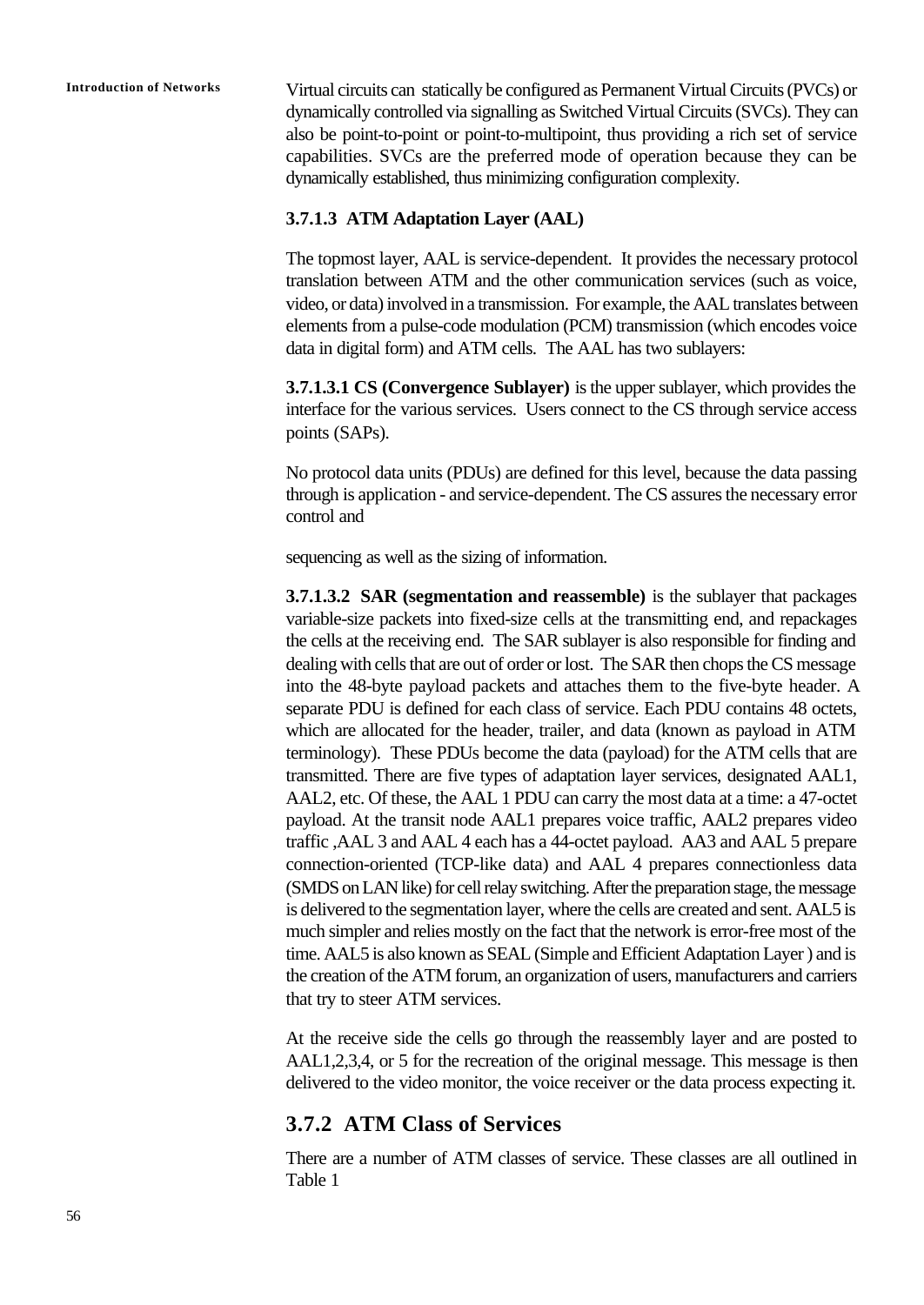| <b>Service Categories</b>                 | <b>Quality of Service Parameter</b>                                                                                                                                                                                                                                                                                                                                                                                                                                                                                                                                                     |
|-------------------------------------------|-----------------------------------------------------------------------------------------------------------------------------------------------------------------------------------------------------------------------------------------------------------------------------------------------------------------------------------------------------------------------------------------------------------------------------------------------------------------------------------------------------------------------------------------------------------------------------------------|
| Constant bit rate (CBR)                   | This class is used for emulating<br>circuit switching. The cell rate is<br>with time. CBR<br>constant<br>applications are quite sensitive to<br>cell-delay variation. Examples of<br>applications that can use CBR<br>are telephone traffic (i.e., nx64<br>kbps), videoconferencing, and<br>television                                                                                                                                                                                                                                                                                  |
| Variable bit rate-non real time (VBR-NRT) | This class allows users to send<br>traffic at a rate that varies with<br>time depending on the availability<br>of user information. Statistical<br>multiplexing is provided to make<br>optimum use of network<br>resources. Multimedia e-mail is<br>an example of VBR-NRT.                                                                                                                                                                                                                                                                                                              |
| Variable bit rate- real time (VBR-NRT)    | This class is similar to VBR-NRT<br>but is designed for applications<br>that are sensitive to cell-delay<br>variation. Examples of real-time<br>VBR are voice with speech<br>activity detection (SAD) and<br>interactive compressed video.                                                                                                                                                                                                                                                                                                                                              |
| Available bit rate (ABR)                  | This class of ATM services<br>provides rate-based flow control<br>and is aimed at data traffic such<br>as file transfer and e-mail.<br>Although the standard does not<br>require the cell transfer delay and<br>cell-loss ratio to be guaranteed<br>or minimized, it is desirable for<br>switches to minimize delay and<br>loss as much as possible.<br>Depending upon the state of<br>congestion in the network, the<br>source is required to control its<br>rate. The users are allowed to<br>declare a minimum cell rate,<br>which is guaranteed to the<br>connection by the network |
| Unspecified bit rate (UBR)                | This class is the catch-all other<br>class and is widely used today for<br>TCP/IP.                                                                                                                                                                                                                                                                                                                                                                                                                                                                                                      |

The ATM forum has identified the following technical parameters to be associated with connection. These terms are outlined in Table 2.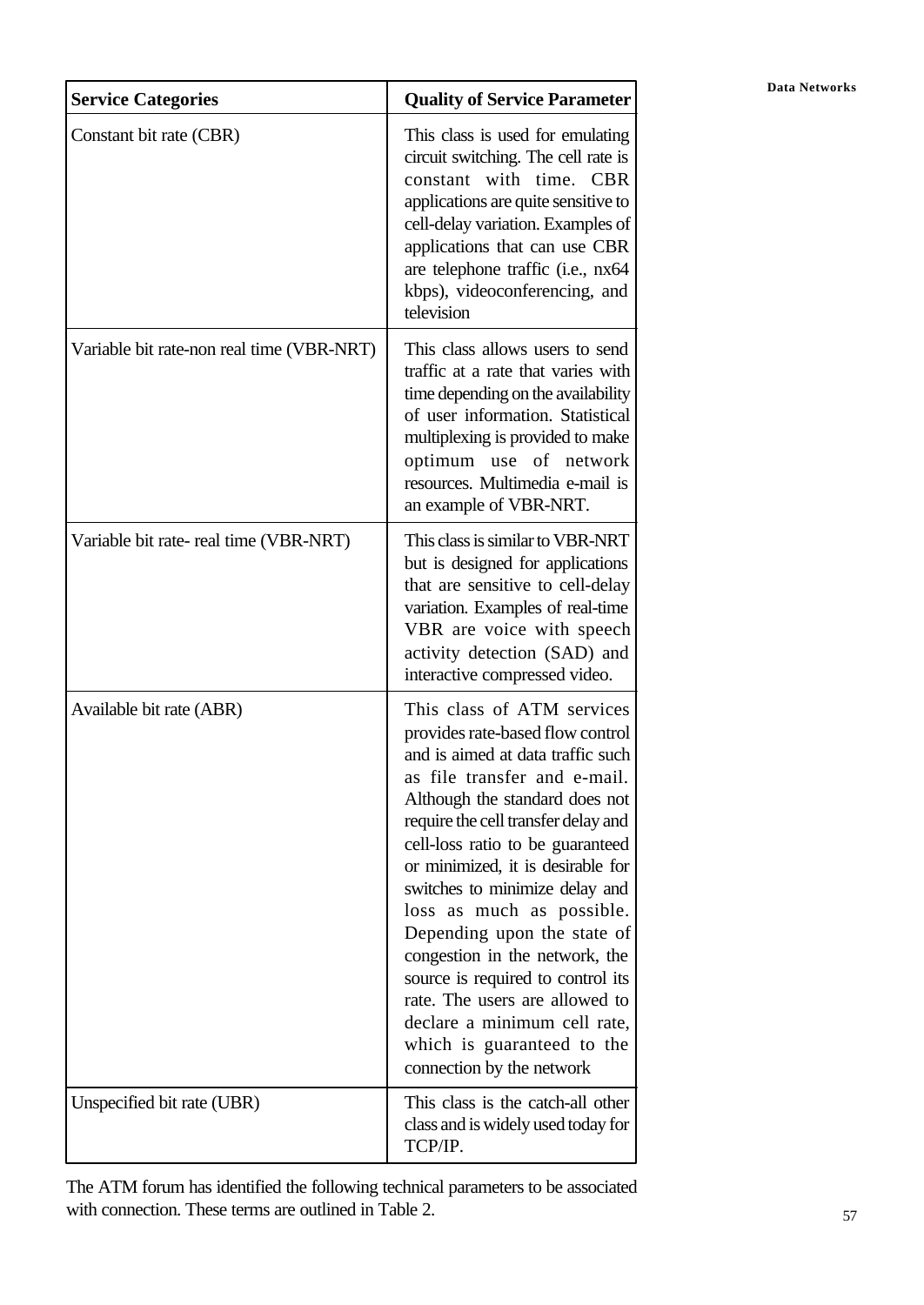| <b>Technical Parameter</b> | <b>Definition</b>                                                                                                                                                                                                          |  |  |  |
|----------------------------|----------------------------------------------------------------------------------------------------------------------------------------------------------------------------------------------------------------------------|--|--|--|
| Cell Loss Ratio (CLR)      | CLR is the percentage of cells not delivered at<br>their destination because they were lost in the<br>network due to congestion and buffer overflow.                                                                       |  |  |  |
| Cell transfer delay (CTD)  | The delay experienced by a cell between network<br>entry and exit points is called the CTD. It includes<br>propogation delays, queuing delays at various<br>intermediate switches, and service times at<br>queuing points. |  |  |  |
| Cell delay variation (CDV) | CDV is a measure of the variance of the cell<br>transfer delay. High variation implies large buffering<br>for delay-sensitive traffic such as voice and video.                                                             |  |  |  |
| Peak cell rate (PCR)       | The maximum cell rate at which the user will<br>transmit. PCR is the inverse of the minimum cell<br>inter-arrival time.                                                                                                    |  |  |  |
| Sustained cell rate (SCR)  | This is the average rate, as measured over a long<br>interval, in the order of the connection lifetime.                                                                                                                    |  |  |  |
| Burst tolerance (BT)       | This parameter determines the maximum burst that<br>can be sent at the peak rate. This is the bucket-<br>size parameter for the enforcement algorithm that<br>is used to control the traffic entering the network.         |  |  |  |

#### **Self-Check Exercise**

- 1) What is the difference between "k" and "K" ?
- 2) Name the two kinds of packet-switching techniques discussed in this chapter, and briefly describe each.
- 3) Describe the difference between SVCs and PVCs.
- 4) What is the data-link connection identifier (DLCI)?

................................................................................................................... ................................................................................................................... ................................................................................................................... ...................................................................................................................

## **3.8 SUMMARY**

Packet switching was developed when long-distance transmission facilities had relatively high error rates compared to today's facilities. So, considerable overheads were built into packet switched schemes to compensate for errors. These reduced the data speeds. Modern high-speed telecommunication systems have much lower error rates and so these error-correcting overheads are unnecessary. Frame relay was developed to take advantage of these high data rates and low error rates.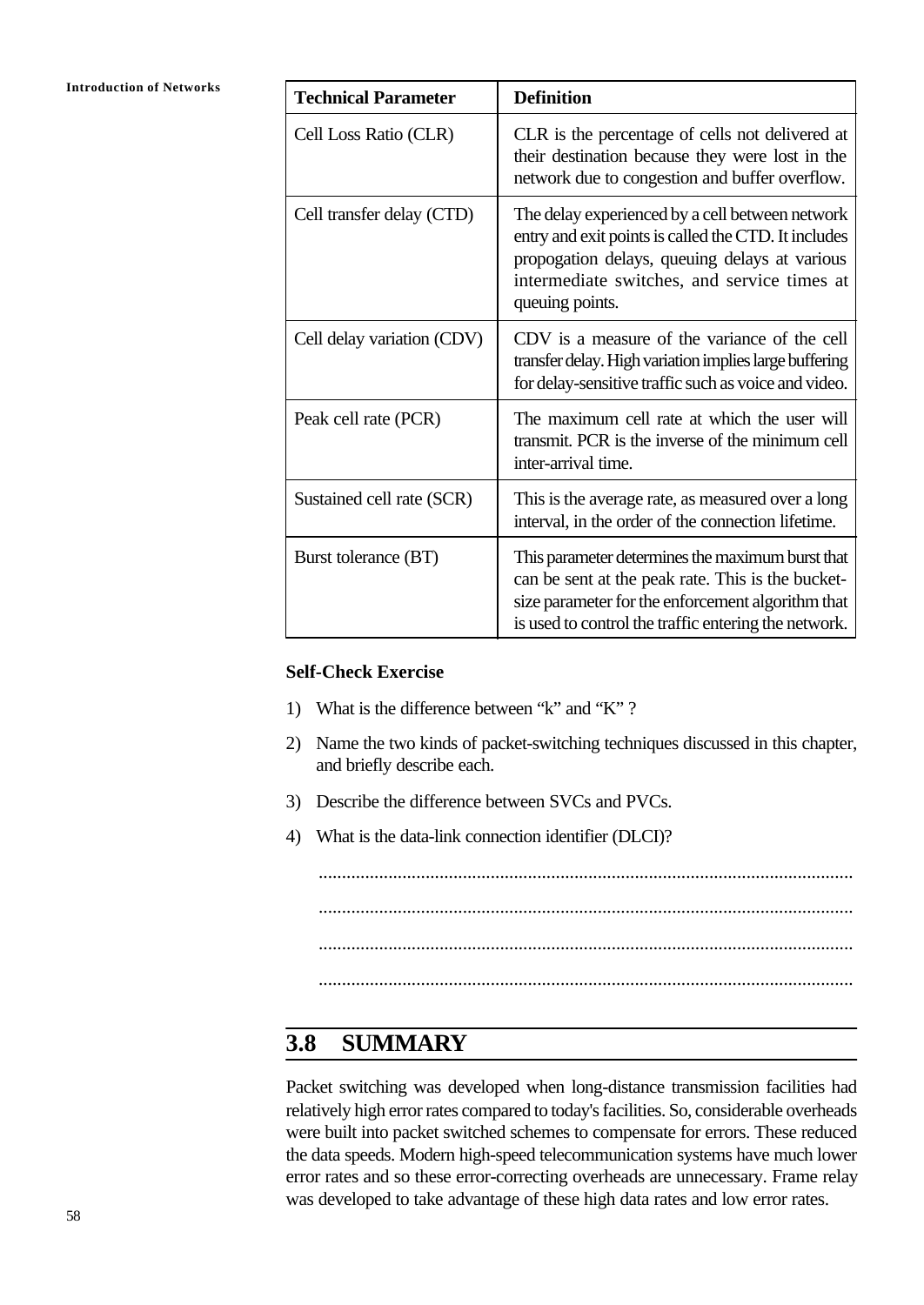Frame Relay is a networking protocol that works at the bottom two levels of the **Data Networks** OSI reference model: the physical and data link layers. It is an example of packetswitching technology, which enables end stations to dynamically share network resources. Frame Relay networks are designed to operate efficiently at user data rates of up to 2 Mbps as they do not employ most of the overheads involved in error correction. ISDN comprises digital telephony and data-transport services offered by regional telephone carriers.

ISDN involves the digitization of the telephone network to transmit voice, data, text, graphics, music, video, and other source material over existing telephone wires. ISDN uses the following two types of services: Basic Rate Interface (BRI, which offers two B channels and one D channel (2B+D), and an Primary Rate Interface (PRI), which offers 23 B channels and 1 D channel in North America and Japan, and 30 B channels and 1 D channel in Europe and Australia

ISDN runs on the bottom three layers of the OSI reference model, and each layer uses a different specification to transmit data.

## **3.9 ANSWERS TO SELF CHECK EXERCISES**

- 1) Note that, in ISDN terminology, "k" means  $1000 (10<sup>3</sup>)$ , not  $1024 (2<sup>10</sup>)$  as in many computer applications (the designator "K" is sometimes used to represent this value); therefore, a 64 kb/s channel carries data at a rate of 64000 b/s.
- 2) In variable-length switching, variable-length packets are switched between various network segments to best use network resources until the final destination is reached. Statistical multiplexing techniques essentially use network resources in a more efficient way,
- 3) A SVC, switched virtual circuit, is created for each data transfer and is terminated when the data transfer is complete. PVC, permanent virtual circuit, is a permanent network connection that does not terminate when the transfer of data is complete. Previously not widely supported by Frame Relay equipment, SVCs are now used in many of today's networks.
- 4) The DLCI is a value assigned to each virtual circuit and DTE device connection point in the Frame Relay WAN.

| <b>Attenuation</b>      | $\ddot{\phantom{a}}$ | Reduction of signal magnitude or signal loss, usually<br>expressed in decibels.                                                                                                       |
|-------------------------|----------------------|---------------------------------------------------------------------------------------------------------------------------------------------------------------------------------------|
| <b>Bandwidth</b>        | $\ddot{\cdot}$       | Information carrying capacity of communication<br>channel. Analogue bandwidth is the range of signal<br>frequencies that can be transmitted by a<br>communication channel or network. |
| Bits per second (bit/s) |                      | : The number of bits passing a point every second.<br>The transmission rate for digital transmission.                                                                                 |
| <b>Broadband</b>        | :                    | Service requiring over 2 Mb / s transport capacity.                                                                                                                                   |

## **3.10 KEYWORDS**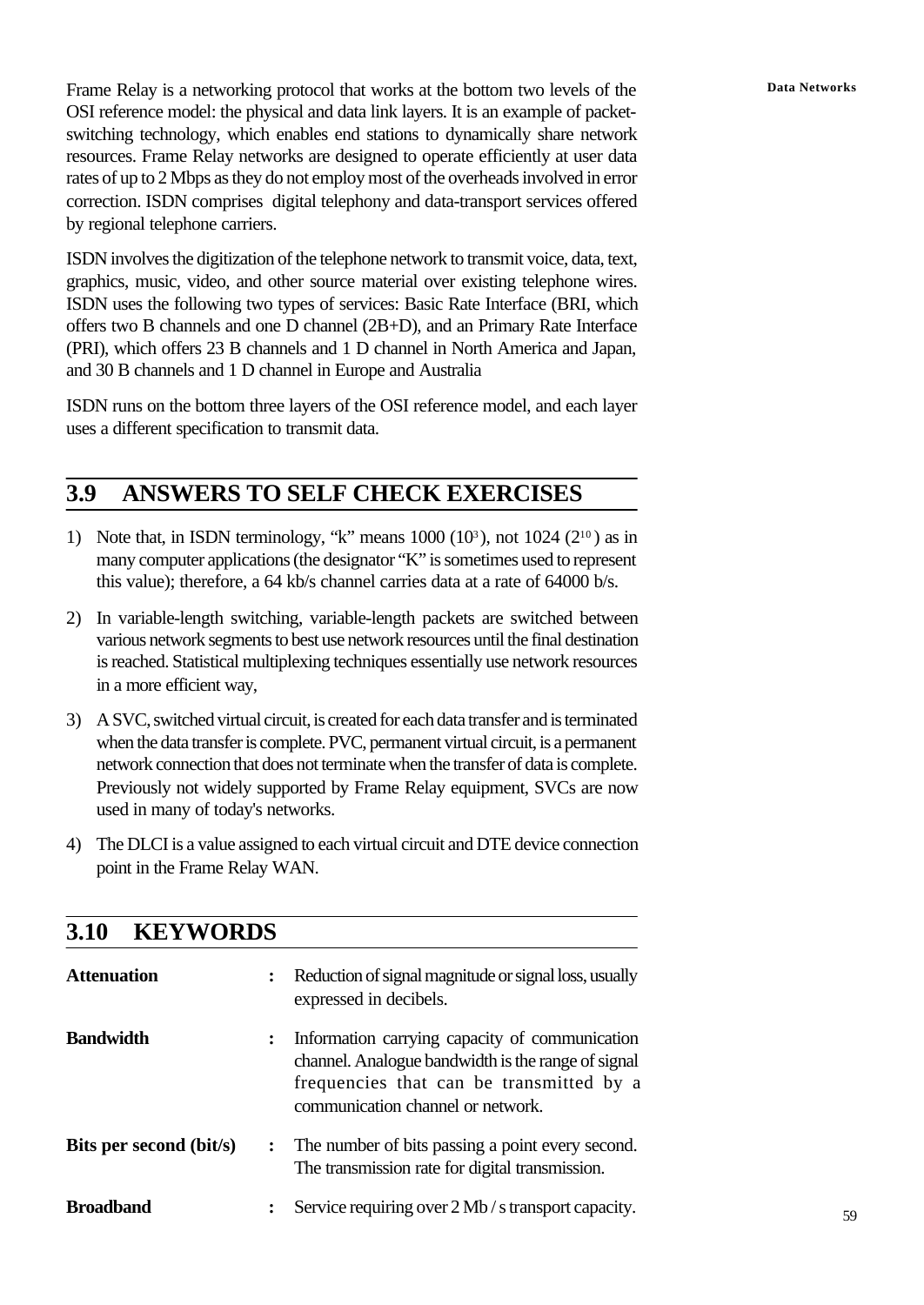| <b>Introduction of Networks</b> | <b>Channel</b>                 | The smallest subdivision of a circuit that provides<br>a type of communication service; usually a path<br>with only one direction.                                                                                                                                                     |
|---------------------------------|--------------------------------|----------------------------------------------------------------------------------------------------------------------------------------------------------------------------------------------------------------------------------------------------------------------------------------|
|                                 | <b>Circuit</b>                 | A communications path or network; usually a pair<br>of<br>providing<br>bi-directional<br>channels<br>communications.                                                                                                                                                                   |
|                                 | <b>Circuit Switching</b>       | Basic switching process whereby a circuit between<br>two users is opened on demand and maintained<br>for their exclusive use for the duration of the<br>transmission.                                                                                                                  |
|                                 | <b>Framing</b>                 | Method of distinguishing digital channels that have<br>been multiplexed together.                                                                                                                                                                                                      |
|                                 | E1                             | The European standard for high-speed data<br>transmission at 2.048Mb/s - 32 64Kb/s channels<br>are provided.                                                                                                                                                                           |
|                                 | <b>T1</b>                      | A US and Japanese standard for high-speed data<br>transmission at 1.544Mb/s - 24 64Kb/s channels<br>plus 8Kb/s control information are provided. Also<br>called a DS1.                                                                                                                 |
|                                 | <b>FDM</b> (Frequency          |                                                                                                                                                                                                                                                                                        |
|                                 | <b>Division Multiplexing</b> ) | A multiplexing scheme in which the available<br>transmission frequency range is divided into<br>narrower bands. Each of these bands is used to<br>carry a separate channel.                                                                                                            |
|                                 | <b>Narrowband</b>              | Service requiring up to 2 Mb/s transport capacity.                                                                                                                                                                                                                                     |
|                                 | <b>TDM</b> (Time Division      |                                                                                                                                                                                                                                                                                        |
|                                 | Multiplexer/Multiplexing)      | The method divides up digital channels to make<br>maximum use of their bandwidth, by taking input<br>from each source in turn. TDMs use one of two<br>methods to achieve this, bit interleaving for<br>synchronous protocols and character interleaving<br>for asynchronous protocols. |
|                                 | <b>Multiplexer</b>             | A device for combining several channels to be<br>carried by a single physical channel.                                                                                                                                                                                                 |
|                                 | <b>Synchronous</b>             | A network where transmission system payloads<br>are synchronised to a master (network) clock and<br>traced to a reference clock. A network where all<br>clocks have the same long term accuracy under<br>normal operating conditions.                                                  |